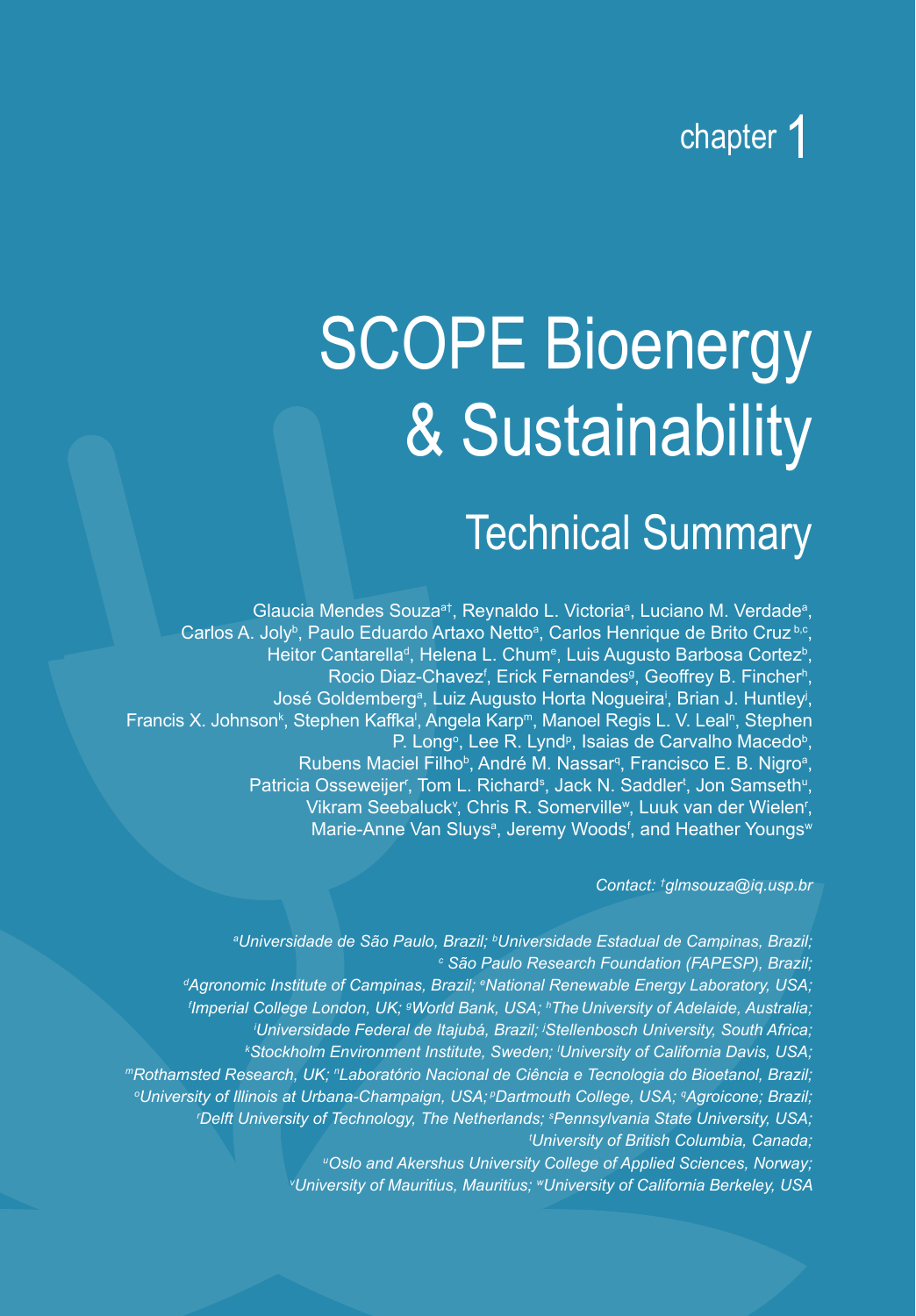

#### SCOPE Bioenergy & Sustainability is a collective effort with contributions from 137 researchers of 82 institutions in 24 countries<sup>1</sup>.

The volume is the outcome of an assessment that included a meeting held at UNESCO, Paris, in December 2013. Fifty experts discussed bioenergy sustainability across its whole lifeline and crosscutting aspects including energy security, food security, environmental and climate security, sustainable development and innovation.

This is a technical summary of one of the outcomes of this effort, the Bioenergy & Sustainability Synthesis of Knowledge volume. Additional facts and numbers that substantiate some of the key findings reported here can be found in [Chapter](#page--1-0)  [2](#page--1-0) (Bioenergy Numbers)<sup>2</sup> or in the SCOPE Bioenergy & Sustainability background chapters (as referred throughout this summary) $3$ .

Background chapters were commissioned to provide context, raise issues, and report on status and technological developments for bioenergy expansion. Background themes were chosen so that the report would range from land use and feedstocks, to technologies and impacts. They represent a selection of topics authors considered the most relevant to enlighten decision-making based on current scientific knowledge on bioenergy. They created the basis to consider how bioenergy expansion and its impacts performed in the energy security<sup>4</sup>, food security<sup>5</sup>, environmental and climate security<sup>6</sup>, sustainable development and innovation<sup>7</sup> nexus. And most importantly authors highlighted important gaps of knowledge and suggested the science needed to fill them.

- ([Chapter 3](#page--1-0))
- <sup>5</sup> ([Chapter 4](#page--1-0))
- $6$  ([Chapter 5](#page--1-0))
- <sup>7</sup> ([Chapter 6](#page--1-0))

<sup>1</sup> ([http://bioenfapesp.org/scopebioenergy/index.php/](http://bioenfapesp.org/scopebioenergy/index.php/project-overview/roster-of-experts) [project-overview/roster-](http://bioenfapesp.org/scopebioenergy/index.php/project-overview/roster-of-experts)of-experts/ )

<sup>(</sup>[Chapter 2](#page--1-0))

<sup>3</sup> (also consult Background [Chapters 8 to 21](#page--1-0), this volume)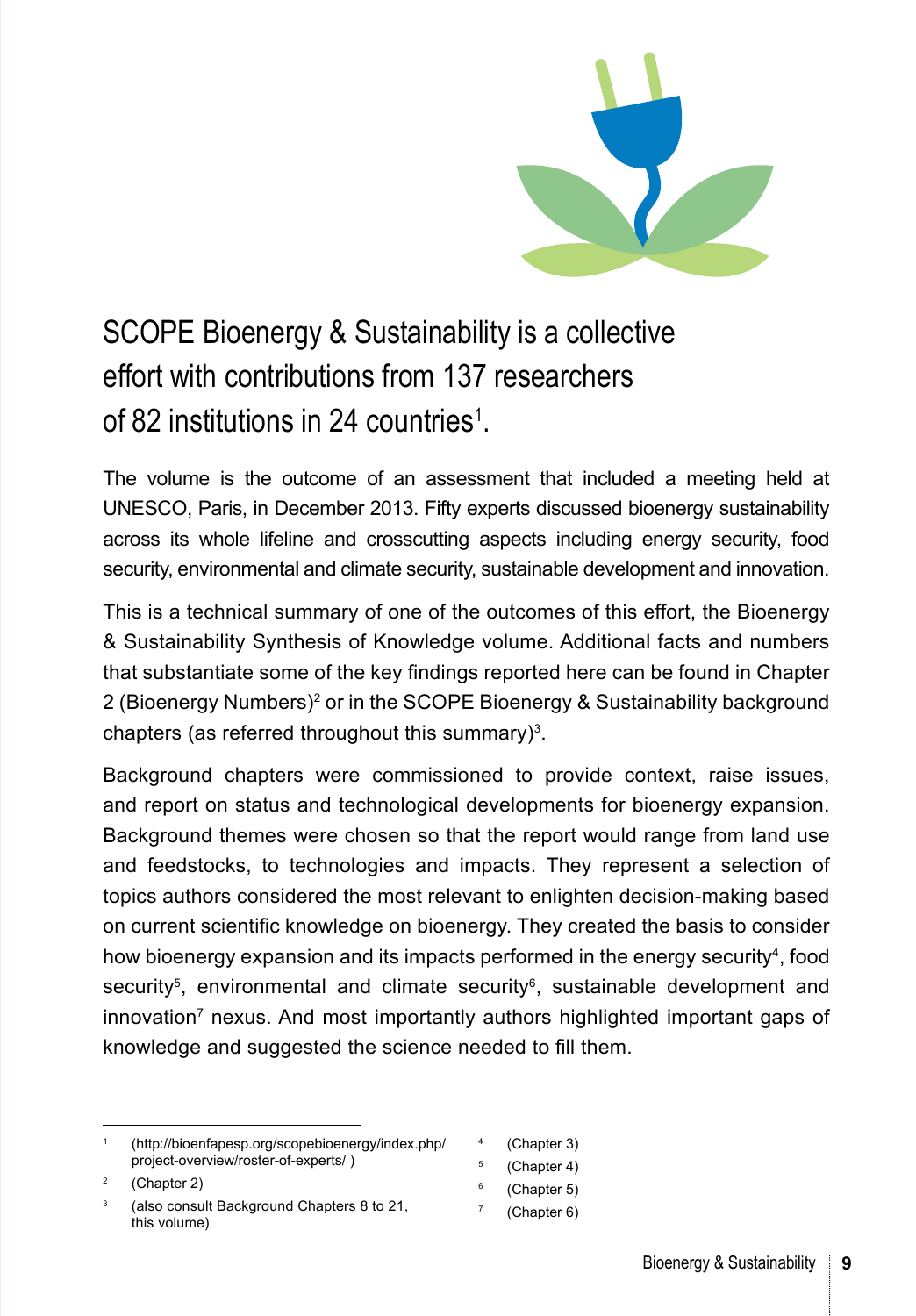Scientific evidence was evaluated on the impacts and constraints for bioenergy expansion from data reported in over 2,000 references and major assessments. The report was subjected to an extensive internal and external peer-review process.

When assessing important drivers for bioenergy expansion, such as sustainable development and Innovation and global climate change the group addressed some of the perceived "showstoppers":

- **●** [the need for integrated policy to maximize bioenergy](#page-9-0)  [benefits and positive synergies;](#page-9-0)
- **●** the concern that at the scales needed cannot be attained;
- **●** [the high costs and technological complexities of](#page-13-0)  [developing sustainable biorefinery systems;](#page-13-0)
- **●** [bioenergy governance;](#page-15-0)
- **●** [bioenerg certification and social aspects;](#page-16-0)
- **●** [financing the bioenergy effort;](#page-16-0)
- **●** [bioenergy trade expansion;](#page-17-0)
- **●** competition with food production;8

#### Bioenergy science and technology is being developed that improve economics, land use, biomass production, environmental benefits and livelihood

Over the last 5 years plentiful improvements on producing and using bioenergy have been documented and much is already commercially available.

The report offers solution oriented scientific recommendations to maximize bioenergy benefits<sup>9</sup> and highlights practices that can contribute to the modernization of agriculture, the recuperation of degraded land, increasing of soil carbon, the improving of soil quality and ecosystem services as well as its contribution to improving human health.

 $88 \times 1.2$  - The food vs. biofuels land competition issue) 9 ([Box 1.1](#page-3-0))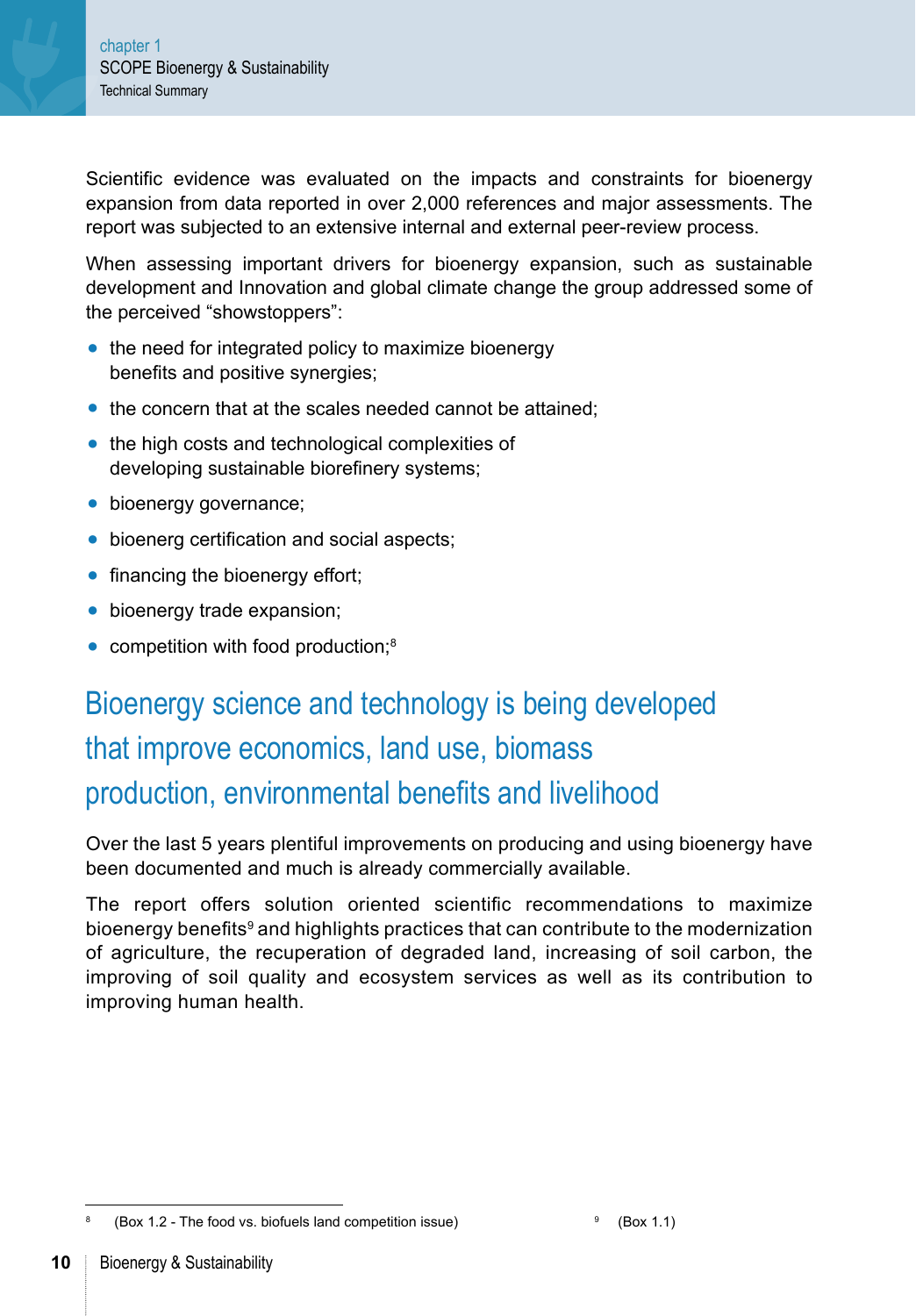#### <span id="page-3-0"></span>**Box 1.1.** Maximizing bioenergy benefits

Bioenergy benefits can be expanded by<sup>a</sup>:

- **●** promoting high yielding bioenergy crops with positive attributes with respect to water use and soil impacts
- **●** increasing the share of bioenergy derived from wastes and residues
- **●** integrating bioenergy production with crop production systems and in landscape planning
- **●** increasing crop land productivity especially in developing countries, freeing up crop land for bioenergy crops, with a particular focus on pasture intensification for livestock production
- **●** deploying marginal or degraded lands together with breeding of crops that can maintain productivity on marginal land
- **●** using co- and by-products
- **●** removing the correct amount of plant material to avoid reducing soil fertility, cause loss of organic matter or predispose the soil to erosion
- **●** avoiding deforestation by promoting agroecological zoning
- **●** adopting voluntary market-based incentives for appropriate resource management
- **●** considering externalities, giving value to clean water, clean air, and other ecosystem services to encourage their protection
- **●** establishing financial incentives to reduce carbon emissions
- **●** integrating bioenergy production into existing activities (forest products, buffer strips, perennial rotations)
- **●** producing bioenergy in land that makes a small contribution to food production, which includes the huge quantity of global pasture land
- **●** using excess agricultural capacity for energy production to bring additional value and resilience into agricultural economies and the human communities that depend on them

<sup>(</sup>[Chapter 5](#page--1-0), [Chapter 16,](#page--1-0) [Chapter 6](#page--1-0))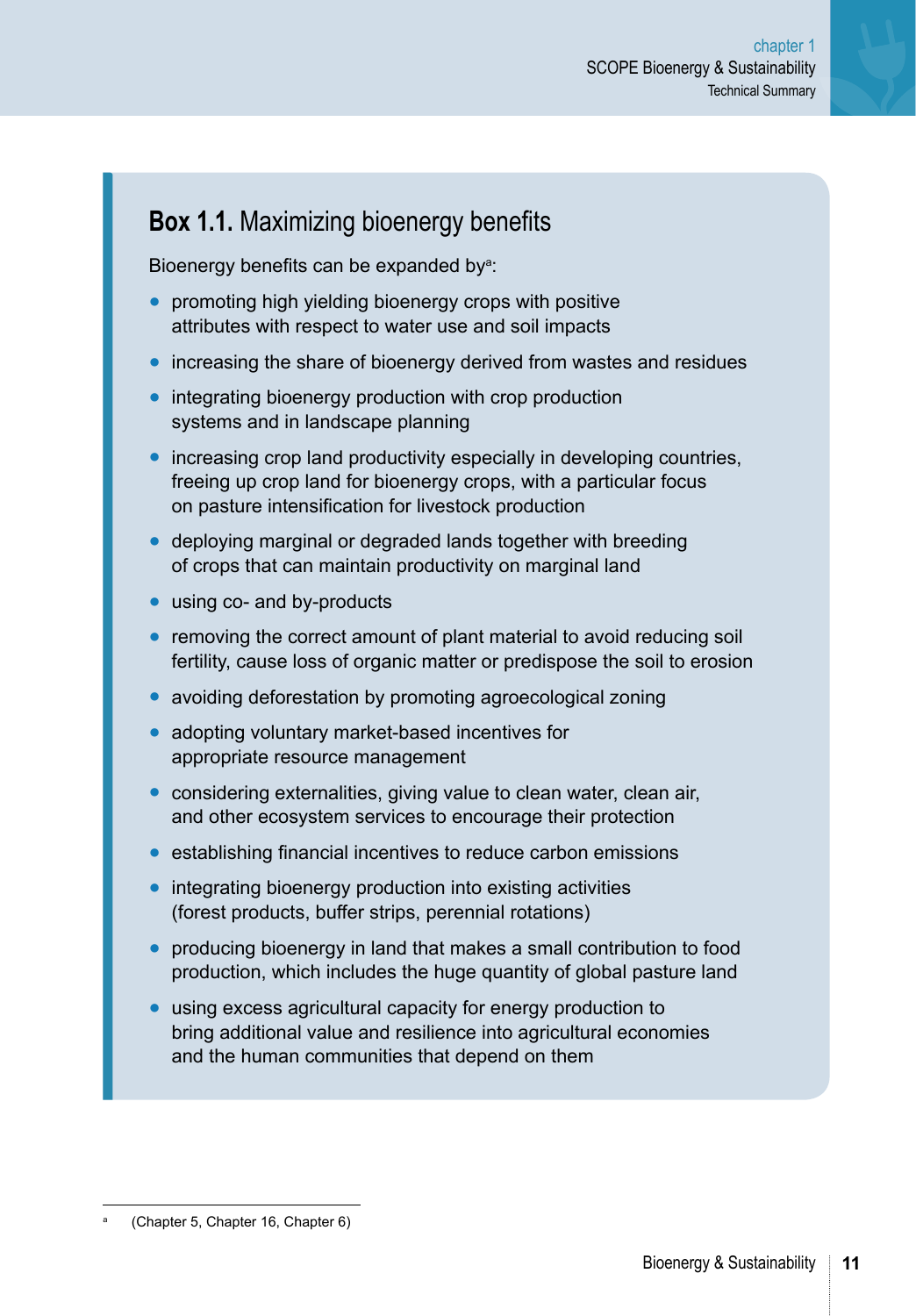### 1.1 Introduction

Our understanding of the challenges and opportunities associated with bioenergy production has evolved considerably in the last 5 years. The contribution of bioenergy expansion to increased food prices was considerably smaller than initial predictions <sup>10</sup>. The potential negative environmental effects associated with indirect land use change  $(iLUC)$  have turned out to be subjective and uncertain<sup>11</sup>. Several high yield feedstock options are available. Sugarcane, maize, miscanthus and other perennial grasses, eucalyptus, willow, and other woody species, oil palm, agricultural residues and wastes, to name a few<sup>12</sup>, are all options that together contribute to provide biomass supply in many regions of the world. New energy crops are being developed, with greatly increased yields and tailored for advanced biofuels that open the path for expansion with different technological options on many fronts<sup>13</sup>. Data on land availability<sup>14</sup>, required infrastructure and costs for a reliable supply of biomass in many countries and scenarios are available<sup>15</sup>. Ethanol, biodiesel, renewable diesel, and wood pellets trade created an international market, spurred by policy efforts. At the same time, a number of voluntary schemes for certification of biomass, biofuels, and bioenergy production according to criteria and principles set by the specific sustainability schemes emerged, with the aim to increase the sustainable production and logistics of supply of biomass to conversion processes making fuels, energy, and products based on economic, environmental, and social considerations. Several voluntary sustainability schemes already existed for forest products and agriculture but without climate or energy specific criteria. Multiple standards and more stringent sustainability criteria are developing<sup>16</sup>.

One of the main motivations for increasing the use of biomass to generate energy is that under the correct conditions greenhouse gas (GHG) emissions are reduced<sup>17</sup>. Decreasing emissions is critical and urgent to avoid serious interference with the climate system as reported by the IPCC  $5<sup>th</sup>$  Assessment Report<sup>18</sup>. At the same time, more than 2 billion people lack access to modern energy services, which are a fundamental prerequisite for poverty reduction and human development. To transition into a sustainable energy matrix the United Nations has launched the SE4ALL initiative to achieve three global interlinked energy policy objectives by 2030: 1) ensuring universal access to modern energy services; 2) doubling the global rate of improvement in energy efficiency; and 3) doubling the share of renewable energy (RE) in the global energy mix by 203019. IRENA summarizes the bioenergy situation: "Biomass currently

- <sup>11</sup> [\(Chapter 9\)](#page--1-0) [\(Chapter 17\)](#page--1-0) ([Bioenergy Numbers](#page--1-0)  [2.3.6](#page--1-0), [Bioenergy Numbers 2.2.2, Bioenergy](#page--1-0)  [Numbers 2.2.4, Bioenergy Numbers 2.3.1\)](#page--1-0)
- <sup>12</sup> [\(Chapter 9,](#page--1-0) [Chapter 10](#page--1-0), [Chapter 12\)](#page--1-0)
- <sup>13</sup> [\(Chapter 10\)](#page--1-0)
- <sup>14</sup> [\(Chapter 9\)](#page--1-0)
- <sup>15</sup> [\(Chapter 11](#page--1-0), [Chapter 12\)](#page--1-0)
- <sup>16</sup> [\(Chapter 19\)](#page--1-0)
- <sup>17</sup> [\(Chapter 5, Chapter 6, Chapter 17,](#page--1-0) [Chapter 1 Box 1.2](#page-10-0))
- <sup>18</sup> IPCC 5th Assessment Report [\(http://www.ipcc.ch/](http://www.ipcc.ch/report/ar5) [report/ar5](http://www.ipcc.ch/report/ar5)/)
- <sup>19</sup> Sustainable energy for all A Global Action Agenda. (2012). United Nations. [http://www.un.org/](http://www.un.org/wcm/webdav/site/sustainableenergyforall/shared/Documents/SEFA-Action Agenda-Final.pdf) [wcm/webdav/site/sustainableenergyforall/shared/](http://www.un.org/wcm/webdav/site/sustainableenergyforall/shared/Documents/SEFA-Action Agenda-Final.pdf) [Documents/SEFA-Action Agenda-Final.pdf](http://www.un.org/wcm/webdav/site/sustainableenergyforall/shared/Documents/SEFA-Action Agenda-Final.pdf)

<sup>10</sup> [\(Chapter 8\)](#page--1-0)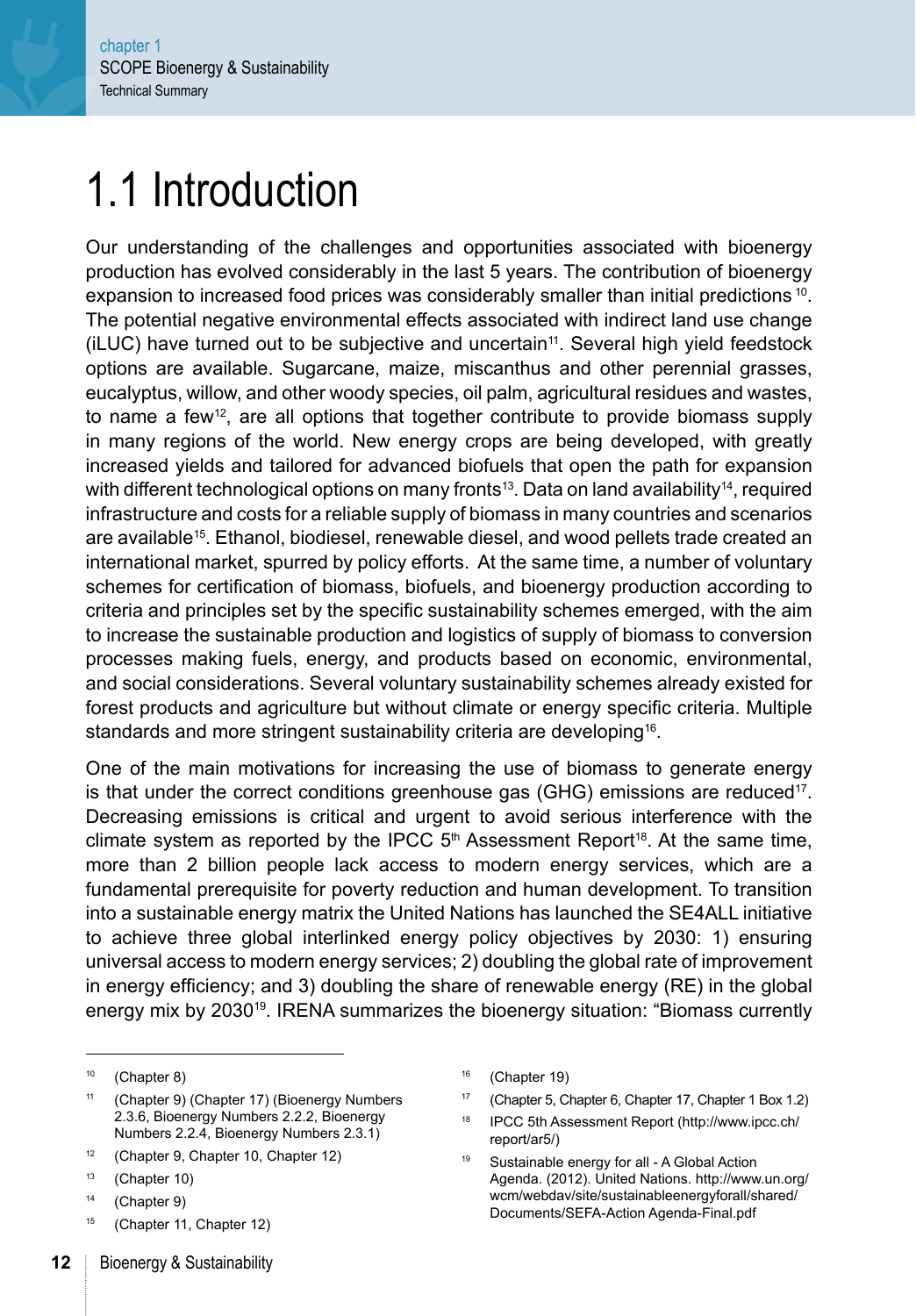makes up 75% of the total renewable energy consumption, with traditional biomass use accounting for more than 50% of all the renewable technologies. Not all traditional biomass used today is sustainable. As the use of traditional biomass decreases, the shares of modern renewables will more than triple. As energy demand continues to grow, this requires a quadrupling of modern renewables in absolute terms. Technology costs have fallen significantly and will continue to decline through technology innovation, competition, growing markets and regulatory streamlining"<sup>20</sup>. These are very ambitious goals considering that the tripling of modern bioenergy in a short period has only been achieved by the US dry mill corn ethanol industry $2^1$ . In order to achieve the desired climate effects, and reach more than double of bioenergy, intensified research, development and deployment (RD&D) policies are needed<sup>22</sup>. Moreover there is an accompanying requirement for standards, quality control, technology cooperation and project development capacity together with sustainability considerations and research throughout development, implementation and monitoring. More recently the New Climate Economy report of the Global Commission on the Economy indicated that it is possible to finance a reduction of 50% GHG emissions, with investments in renewables including modern bioenergy technologies partially compensated by reduced costs for conventional energy and savings from efficiency<sup>23</sup>.

Our report considers the constraints, best options and science for bioenergy to realize its potential. The goals of this SCOPE Bioenergy & Sustainability project is to assess and communicate the complex nuances and opportunities of this key issue, to integrate scientific research and help inform the policy process, indicating options for the sustainable expansion of bioenergy use and production around the world.

### 1.2 Sustainable Development and Innovation

Different drivers motivated adoption of bioenergy options in different regions of the world including energy security, economic development and environmental concerns. One of the most important is the role it can play in facilitating sustainable development: meeting society's needs without jeopardizing the welfare of future generations by exceeding the carrying capacity of natural systems.

Improvement of universal, affordable access to clean energy that minimizes local pollution and health impacts<sup>24</sup> as well as mitigates global warming is of global concern.

<sup>&</sup>lt;sup>20</sup> REmap 2030 - A Renewable Energy Roadmap (2014). International Renewable Energy Agency. [http://irena.org/](http://irena.org/remap/REmap Summary of findings_final_links.pdf) [remap/REmap Summary of findings\\_final\\_links.pdf](http://irena.org/remap/REmap Summary of findings_final_links.pdf)

 $21$  ([Chapter 12\)](#page--1-0)

 $22$  ([Chapter 7\)](#page--1-0)

<sup>23</sup> The New Climate Economy Report (2014). http://newclimateeconomy.report

<sup>24 (</sup>[Chapter 2 section 2.4.3](#page--1-0))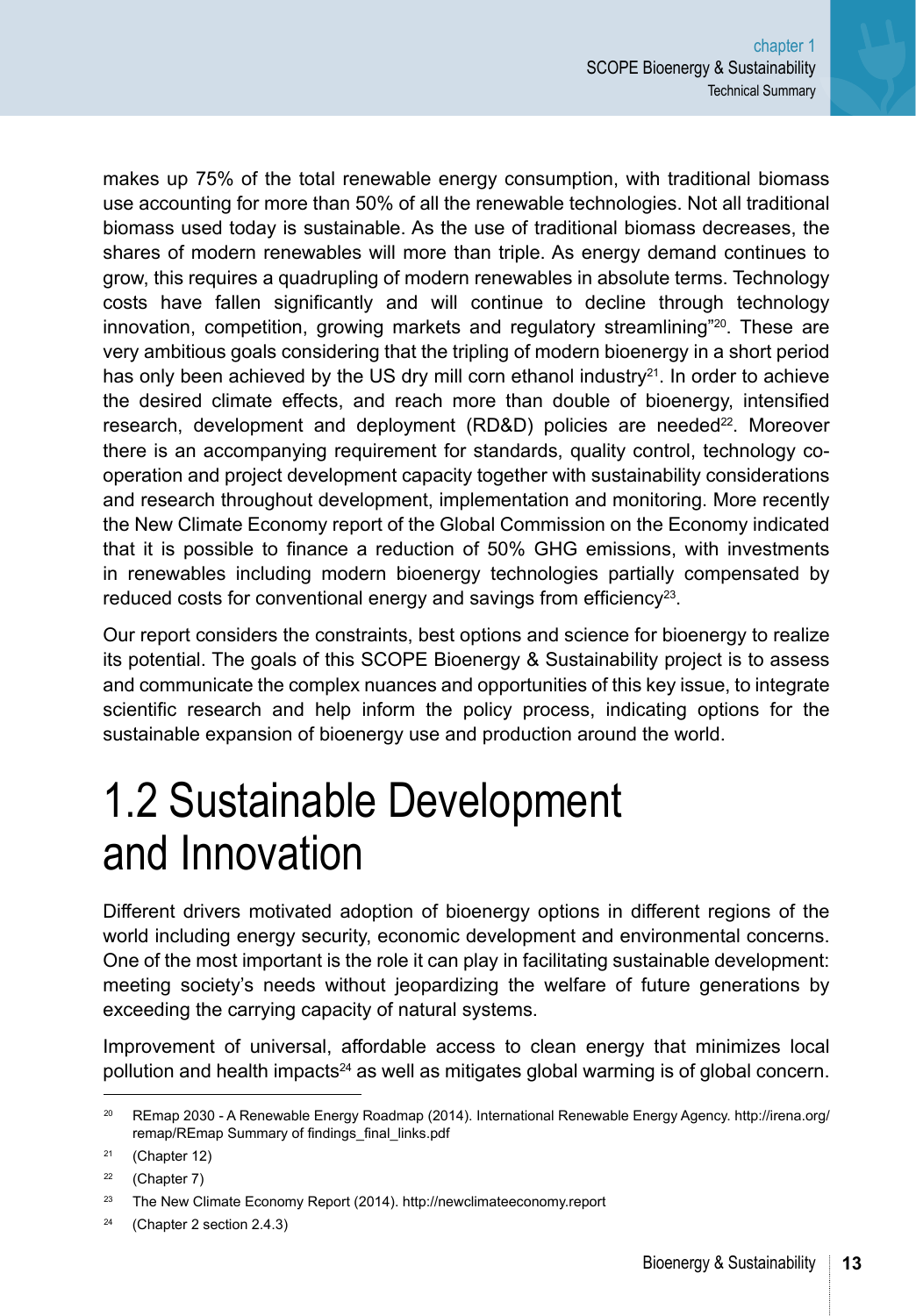It is important to recognize the potential role of bioenergy in an *integrated* policy framework<sup>25</sup> that meets the 2030 UN SE4ALL goals referred to earlier. Modern bioenergy is naturally an integrating energy resource, linked to improving health<sup>26</sup>, livelihoods and education<sup>27</sup> when properly designed and implemented. Modern bioenergy can be promoted from small-scale local use in stand-alone applications or mini-grids<sup>28</sup> as well as large-scale production and commoditization<sup>29</sup>, through automotive biofuels<sup>30</sup> and bioelectricity<sup>31</sup>, with a large capacity to substitute for the inefficient traditional burning of biomass largely used in the developing world $32$ . Sustainable bioenergy production promotes more efficient uses of agricultural and woody biomass, reducing deforestation by replacing the overuse of natural forest firewood, reducing land degradation that is associated with low-productivity agriculture, fuelwood or charcoal use<sup>33</sup>.

The potential for sustainable bioenergy development is dependent on the needs, available resources and infrastructure of particular countries and regions. IPCC 5<sup>th</sup> Assessment Report<sup>34</sup> points out that: "infrastructure and integration challenges vary by mitigation technology and region. While these challenges are not in general technically insurmountable, they must be carefully considered in energy supply planning and operations to ensure reliable and affordable energy supply". Technological development in biomass supply and transformation is reducing costs, generating new business models, driving innovation in science and technology, and supporting continuous improvement of infrastructure and extension services. A number of examples exist, where innovation has given rise to new business models<sup>35</sup>. The production of multiple outputs (energy, food, feed, material products, and use of co- or by-products) is an example where different business opportunities have been combined. Innovation in feedstock production $36$ , biomass processing and utilization $37$ , development of new biorefinery systems<sup>38</sup>, and advanced biofuels<sup>39</sup> are scale and context dependent technologies for different countries and regions, both developed and developing, and have the potential to enable the advancement of a bioeconomy generating abundant jobs and promote economic development<sup>40</sup>. These innovation efforts should be incorporated in the Millennium<sup>41</sup> and Sustainable Development<sup>42</sup> policy goals.

## 1.3 Global Climate Change

Integrated studies of the energy sector show that bioenergy is an essential component of GHG reduction technologies displaying a critical role for environmental security

- $25$  [\(Chapter 7](#page--1-0))
- <sup>26</sup> [\(Chapter 2 section 2.4.3\)](#page--1-0)
- 27 [\(Chapter 2 section 2.4.4\)](#page--1-0)
- <sup>28</sup> (Chapter 2 sections 2.2.3.10, 2.2.4, [Chapter 21](#page--1-0))
- 29 (Chapter 2 sections [2.2.3.1,](#page--1-0) [2.2.3.3](#page--1-0), [2.3.8\)](#page--1-0)
- <sup>30</sup> [\(Chapter 2 sections 2.2.3.2,](#page--1-0)  [2.2.3.3](#page--1-0))
- 31 [\(Chapter 2 section 2.2.3.9](#page--1-0))
- $32$  [\(Chapter 2 Box 2.1\)](#page--1-0)
- <sup>33</sup> [\(Chapter 6](#page--1-0), [Chapter 21\)](#page--1-0)
- <sup>34</sup> IPCC 5th Assessment Report (http://www.ipcc.ch/report/ar5/)
- <sup>35</sup> [\(Chapter 6](#page--1-0), [Chapter 11](#page--1-0), [Chapter 12, Chapter 14](#page--1-0))
- <sup>36</sup> [\(Chapter 2 Box 2.7\)](#page--1-0)
- 37 [\(Chapter 2 section 2.3.2\)](#page--1-0)
- <sup>38</sup> [\(Chapter 2 Box 2.4\)](#page--1-0)
- <sup>39</sup> (Chapter 2 sections [2.2.3.5,](#page--1-0) [2.2.3.6](#page--1-0))
- <sup>40</sup> [\(Chapter 6](#page--1-0), [Chapter 15\)](#page--1-0)
- <sup>41</sup> United Nations Development Goals (http://www.un.org/ millenniumgoals/)
- <sup>42</sup> United Nations Sustainable Development Goals (http:// sustainabledevelopment. un.org/?menu=1300)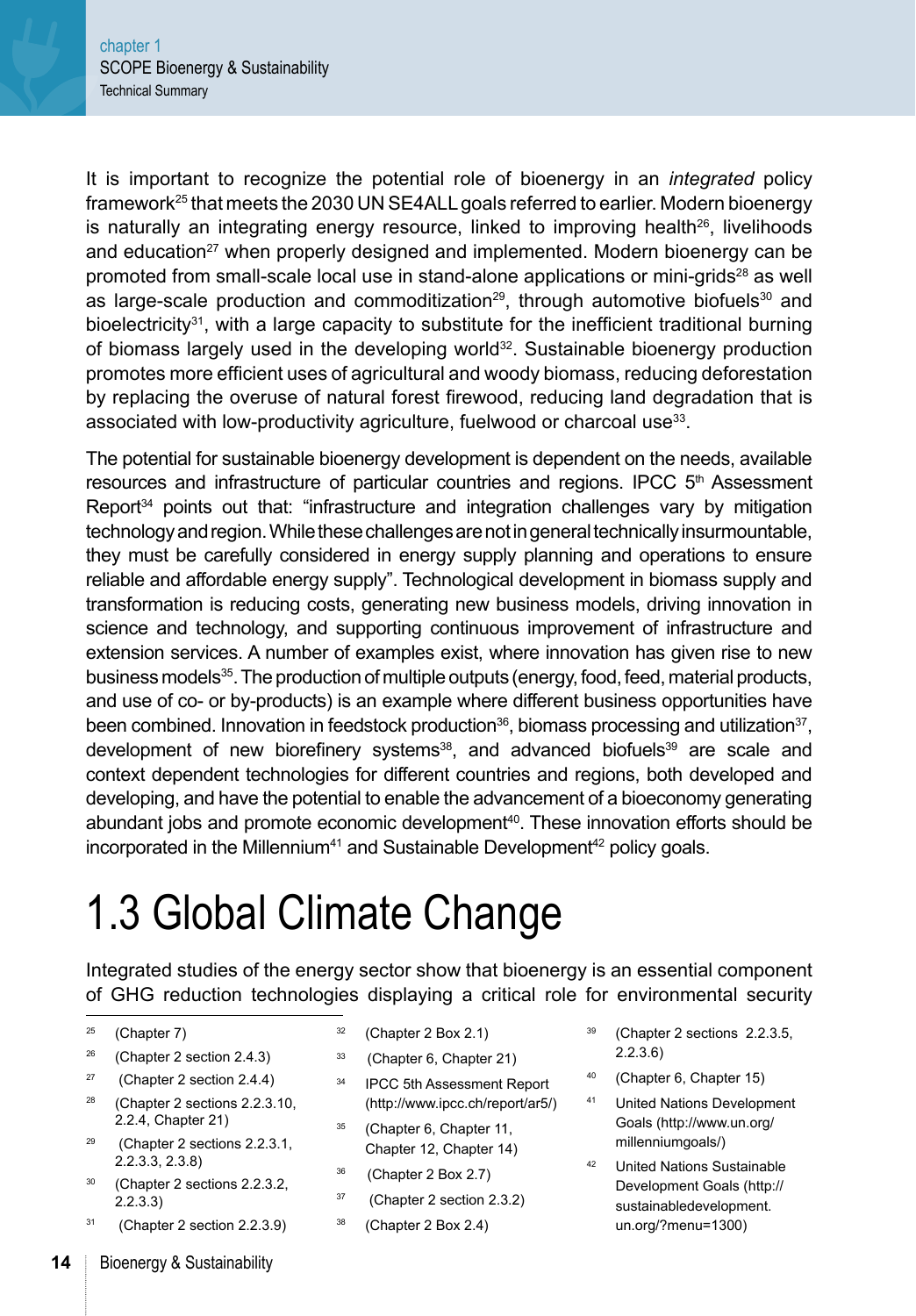and climate change mitigation. Global warming levels greater than 2 °C will lead to significant adverse impacts on biodiversity, ecosystem services, natural ecosystems, water supply, food production and health. Any potential impacts of bioenergy should be viewed in this context43, but not exclusively since there are multiple benefits described for well-executed projects and potential trade-offs.

At present, approximately 87% of energy demand is satisfied by energy produced through consumption of fossil fuels<sup>44</sup>. Although the IEA predicts that this share will fall to 75%, the total consumption of fossil fuels will continue to rise, adding another 6 Gt of carbon to the atmosphere by 203545. Global surface temperatures are increasing and the rate of ocean acidification has not been this high in 300 million years, having increased by 30% over the last 150 years. The main cause is emissions from fossil fuel burning, especially the release of CO<sub>2</sub>. The oceans are an important CO<sub>2</sub> sink absorbing 26% of the CO<sub>2</sub> emissions, but due to accelerated acidification and rising sea surface temperatures, this capacity may be reduced<sup>46</sup>.

As awareness of the evidence that combustion of fossil fuels is causing climate change has expanded, bioenergy has come to be seen as a mechanism for decreasing the carbon cost of energy use $47$ . In the transport sector, biofuels offer a climate-compatible approach that also supports agricultural development; approximately 50 countries, including many developing countries, now have biofuels mandates, some driven by climate security efforts other by energy security or other reasons<sup>48</sup>.

# 1.4 Planning the Expansion of Bioenergy

Bioenergy has evolved to a comprehensive role for heat, power, and transportation fuels at a range of scales from households to nations. Further, bioenergy can play a significant role in policy decisions if evaluated as an important option for increasing energy security<sup>49</sup>. In several scenarios (IPCC/SRREN or AR5, IEA, GEA, WWF and Greenpeace) bioenergy will grow to an average of 138 EJ by 2050 with a low of 80 EJ and a high of 180 EJ. These absolute amounts of biomass-derived energy correspond to a range of 14 percent to over 40 percent of the primary energy projected supply $50$ . IRENA in its recent REmap2030 report $51$  proposes that if all the technology options envisaged in the REmap analysis are deployed, biomass use could reach 108 EJ worldwide by 2030, double the current level, and could account for 20% of total primary energy supply and 60% of final renewable energy use. There are three major land classes that can grow terrestrial biomass: cropland  $(-1.5$  Bha), forestland  $(-4)$  Bha)

- <sup>45</sup> ([Chapter 8](#page--1-0))
- <sup>46</sup> ([Chapter 5](#page--1-0))
- 47 [\(Chapter 2 section 2.2.4](#page--1-0))
- <sup>48</sup> ([Chapter 3](#page--1-0), [Chapter 20\)](#page--1-0)
- 49 ([Chapter 3](#page--1-0))
- <sup>50</sup> ([Chapter 9 Figure 9.1\)](#page--1-0)

<sup>43 (</sup>[Chapter 8](#page--1-0), [Chapter 5\)](#page--1-0)

<sup>44</sup> ([Chapter 2 Figure 2.1\)](#page--1-0)

<sup>51</sup> REmap 2030 - A Renewable Energy Roadmap (2014). International Renewable Energy Agency. [http://irena.org/remap/REmap Summary of findings\\_](http://irena.org/remap/REmap%20Summary%20of%20findings_final_links.pdf) [final\\_links.pdf](http://irena.org/remap/REmap%20Summary%20of%20findings_final_links.pdf)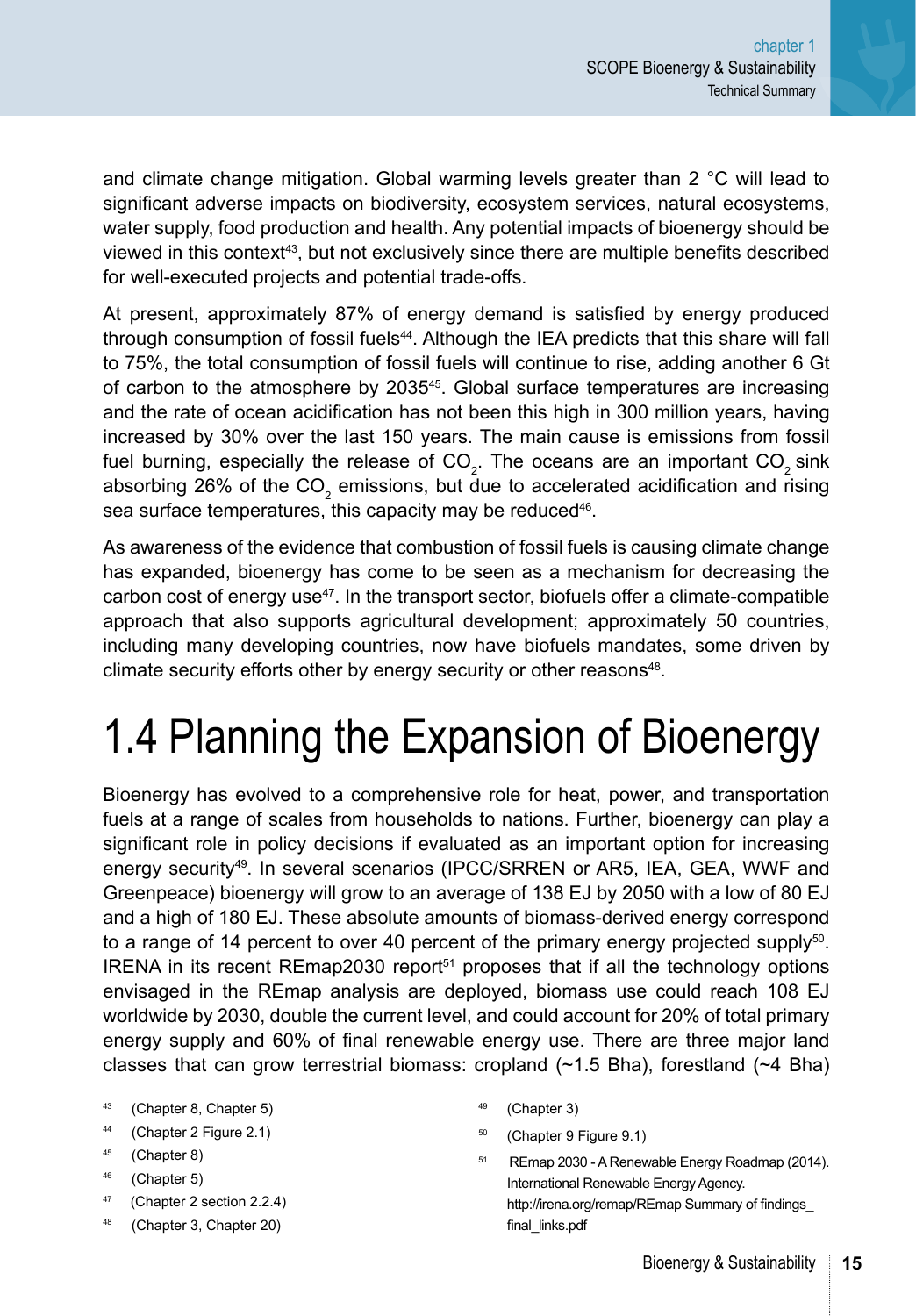and pastureland ( $\sim$  3.4 Bha)<sup>52</sup>. IPCC<sup>53</sup> reports that land availability will depend on the extent to which bioenergy can be grown on areas with little current production and that considerations of trade-offs with water and biodiversity are crucial to avoid adverse effects. Around 0.9 Bha of global land complies with the above points being interpreted as rainfed land that is being either unused in economic terms or pasturelands, which are lightly used and thus could accommodate other options. To grow bioenergy crops to generate 100-200 EJ/year of bioenergy by 2050 around 50 to 200 million rainfed hectares would be needed. This corresponds to the use of 0.4 to 1.5% of total global land to provide a share of 10-20% of total primary energy with modern bioenergy or 5-20% of the available rainfed unused or poorly used land. This calculated bioenergy land of 50 to 200 million ha needed excludes the land needed for food crops, native and planted forests, and urban and other protected landscapes<sup>54</sup>.





When properly planned and managed, bioenergy may have positive synergies with other policy priorities such as water and food security, as well as supporting energy access, economic development, growth, stability and environmental goals<sup>55</sup>. As efforts to adapt to and mitigate climate change increase, and the realization that fossil fuels may no longer be an option becomes clearer, bioenergy is expected to be increasingly important to energy security issues because of the relatively low carbon intensity of bioenergy

<sup>55</sup> [\(Chapter 8,](#page--1-0) [Technical Summary Box 1.1](#page-3-0))

<sup>52</sup> [\(Chapter 9 Table 9.15\)](#page--1-0)

<sup>53</sup> IPCC 5th Assessment Report (http://www.ipcc.ch/ report/ar5/)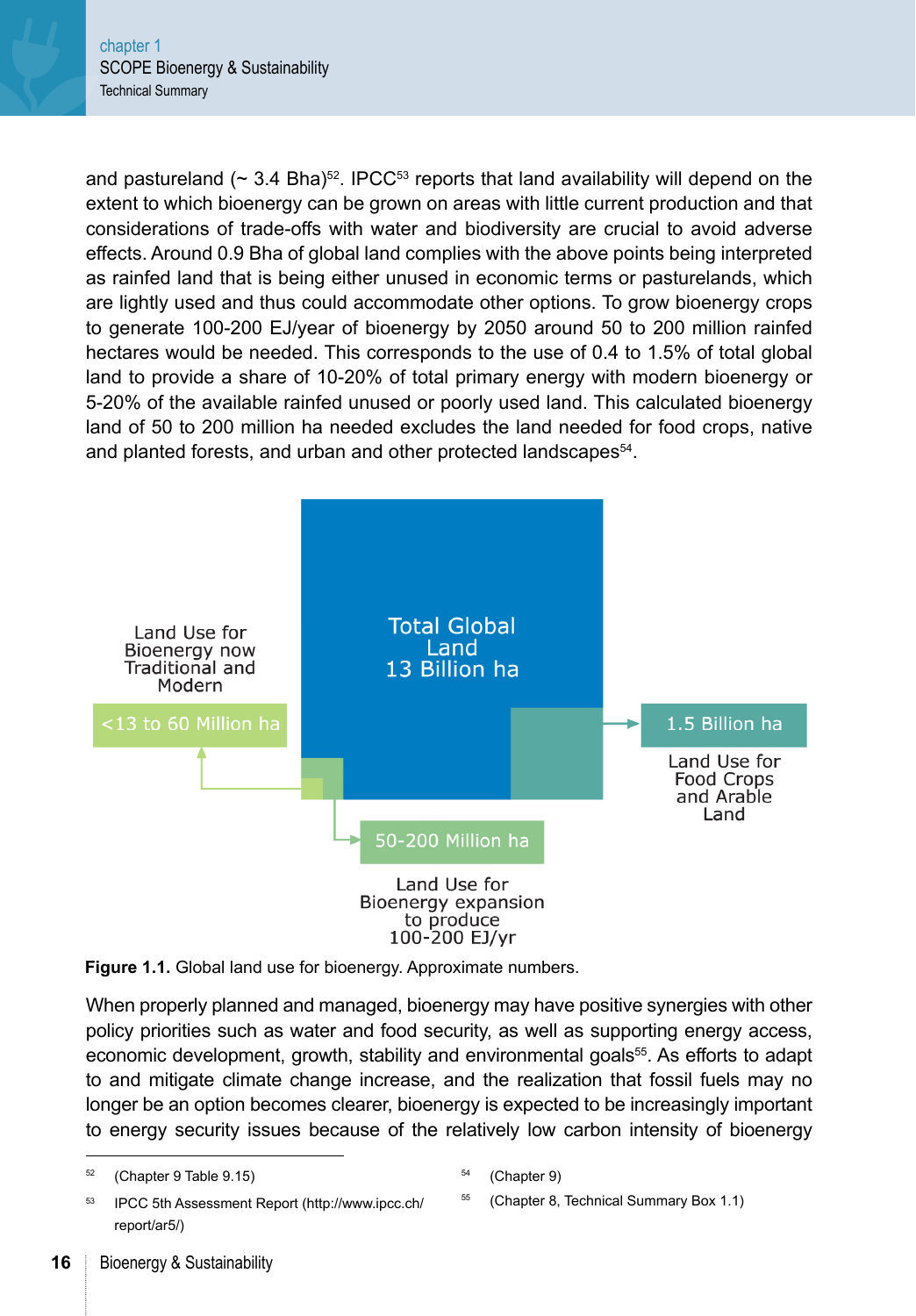<span id="page-9-0"></span>compared to fossil fuels. Greater utilization of lignocellulosic materials, enabled by technology advancements ranging from improved cooking stoves for underdeveloped regions to the production of lignocellulosic biofuels, can significantly increase the useful resource base globally and alter the geopolitical landscape due to different national resource endowments<sup>56</sup>. Land availability in global terms is not a constraint but availability is expected to be concentrated in two main regions: Latin America and Africa<sup>57</sup>.

#### 1.4.1 Integrated Policy to Maximize Bioenergy Benefits and Positive Synergies

Integrated policy frameworks for bioenergy are desirable at several levels including the management sectors (agriculture, forestry, energy, transportation, for instance), across physical landscapes (such as in the establishment and monitoring of agroecological zoning) and across financing schemes to consider technological options and multiple potential benefits. Making bioenergy an integral part of sustainable development strategies requires a systems approach in developing assessments, policies, strategies and business models.

To avoid reliance on staple food crops and to avoid excessive reliance on productive agricultural lands for bioenergy, several options exist that could be stimulated such as using degraded lands, expanding coproducts, practicing integrated land use management, and promoting advanced biofuel technologies that use multiple feedstocks<sup>58</sup>. On the utilization side, promoting improvements on the conversion efficiency of biofuels in vehicles and power generation can increase the positive impacts of the whole chain<sup>59</sup>.

Political leadership, providing long-term, consistent policy, legal, and institutional frameworks are necessary to leverage the necessary investment in innovation and scale up of the existing and emerging examples of good practices $60$ .

Integrated resource assessment is at the heart of any decision-making process, particularly in integrated water management and land use planning. Furthermore, projected energy, food and materials needs should be accounted for as part of assessments. Policies need to be long-term, providing investor security, and have to be consistent with climate, rural and industrial development, energy and food security policies<sup>61</sup>.

As we look toward the future, it is clear that global policy frameworks should more explicitly address bioenergy production and provide appropriate incentives for sustainable integration with food and timber production. Such policies must have the flexibility to adapt to local social and biophysical circumstances, yet also drive management practices that achieve global greenhouse gas (GHG) reduction goals. There are many strategies that can be used to achieve that integration, providing large quantities of fuel while enhancing ecosystem services and addressing socioeconomic needs. Central to all of these strategies are embedded concepts of multifunctional landscapes, integrated landscape design, and resilience in the

```
58 (Chapter 4)
```

```
60Chapter 6)
61Chapter 6)
```
- $57$  ([Chapter 2 Box 2.5](#page--1-0))
- <sup>59</sup> ([Chapter 2 Box 2.2](#page--1-0))
- Bioenergy & Sustainability

<sup>56</sup> ([Chapter 3\)](#page--1-0)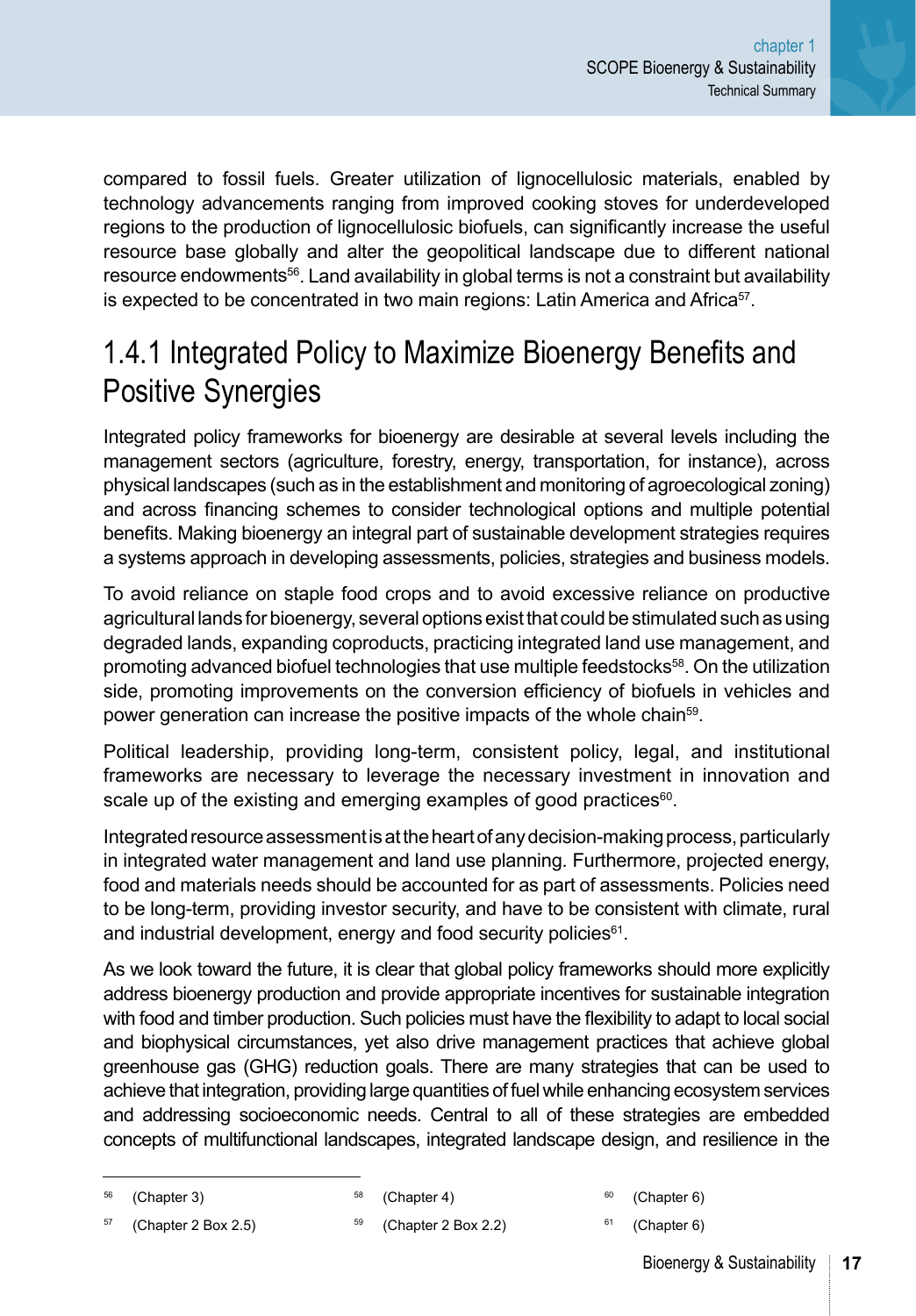<span id="page-10-0"></span>face of changes yet to come<sup>62</sup>. In this sense, adaptive approaches that account for changing resource endowments, natural conditions, technology advancements, and geopolitical change are needed<sup>63</sup> as well as monitoring of these areas to continuously improve practices.

A careful analysis is required when policy and regulatory approaches are applied for bioenergy production, conversion, and use. Policy measures can enable or inhibit positive synergies being more site-specific than other energy sources 64. Bioenergy deployment in several countries has shown different outcomes, even for apparently similar situations, that are strongly influenced by the local context and supporting policies. In the case of ethanol production in Brazil and Thailand, technology development and management practices evolved slowly in the former, to make it the largest sugarcane ethanol producer in the world, and they served as starting point to the latter, being adapted to the local conditions. Strong and adequate policies were the key factor for the success of both cases<sup>65</sup> and also for downfall as the recent stress on the Brazilian bioethanol industry caused by policy that lower fossil fuel prices exemplifies<sup>66</sup>.

In terms of implementation, policy measures and investment in research, pilots and business development will be required<sup>67</sup>. A lesson learned is that sufficient time of operations of pilot plants is extremely important to minimize future development risks and costs<sup>68</sup>. Attention must also be given to technical support for farmers, land tenure schemes and development of cooperatives for sustainable agriculture $69$ . Policy instruments specific to biofuels have been put in place in several countries, but they still need to be linked to wider country-level objectives on food production, coproduction of chemicals, education and land use planning70.

#### **Box 1.2.** The food vs. biofuels land competition issue<sup>b</sup>

Concerns on the production of bioenergy based on global land availability and linking biofuels production to increased food prices are unfounded.

The overall land required to meet bioenergy demand has been estimated as ranging from 50 Mha to 200 Mha in 2050 with biofuels being the most land intensive sub-sector. Between 40 and 50 Mha is required to grow the feedstocks for conventional biofuels, providing between 7% and 17% of primary energy in 2050. The remaining 10 to 150 Mha of land demand is for lignocellulosic biomass from energy crops and could be met from a combination of rainfed agricultural land and pastureland arising from pasture intensification. Additional feedstocks and land for bioenergy could effectively be made available from forestry activities. A small (0% to 11%) portion of potentially available land considered suitable for rainfed agriculture is required for energy crops.

| 62 | (Chapter 13) | 65 | (Chapter 14) | 68 | (Chapter 12) | (Chapter 9, Chapter  |
|----|--------------|----|--------------|----|--------------|----------------------|
| 63 | (Chapter 3)  | 66 | (Chapter 8)  | 69 | (Chapter 4)  | 4, Chapter 2 section |
| 64 | (Chapter 3)  |    | (Chapter 7)  | 70 | (Chapter 15) | 2.3.1)               |

»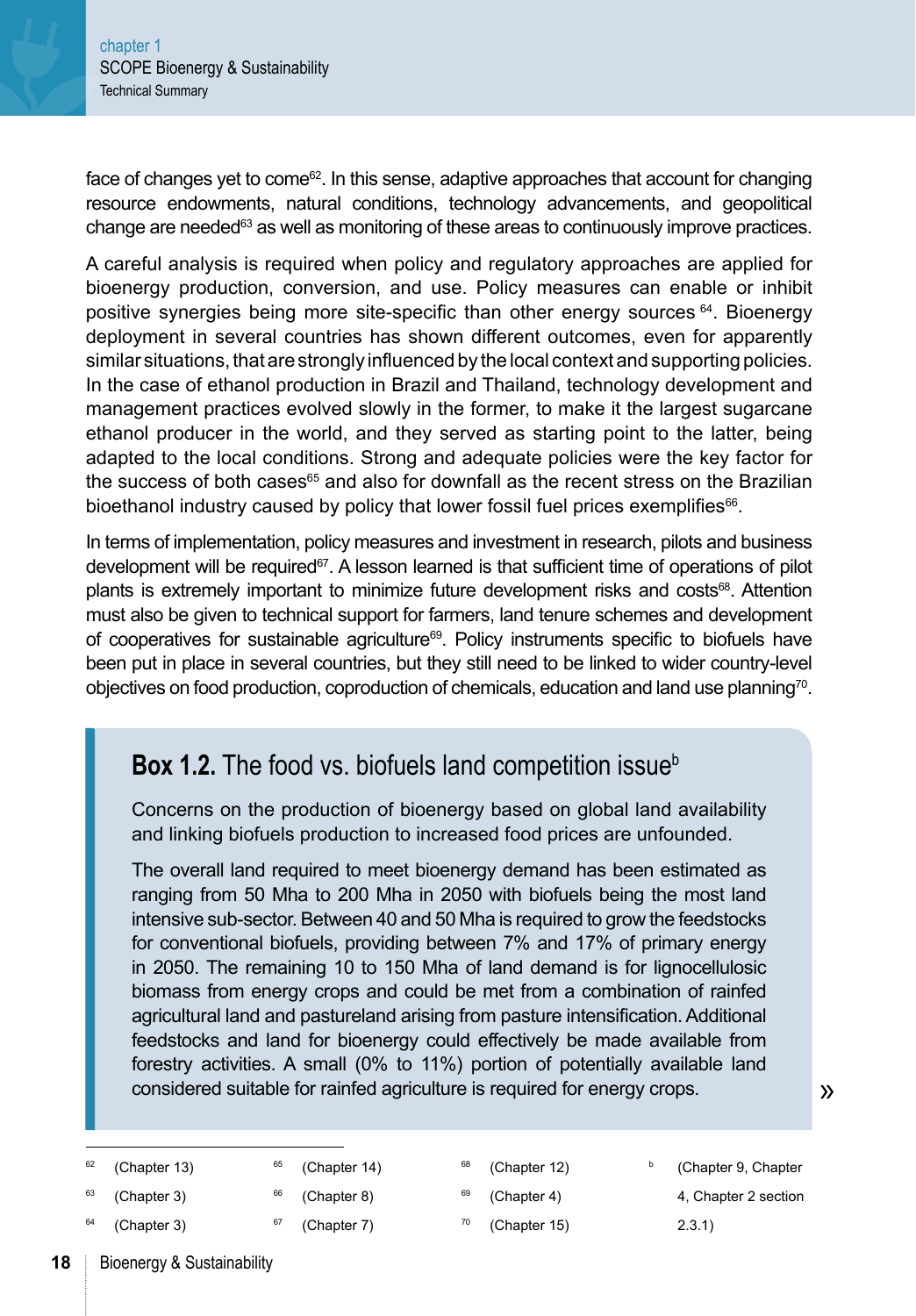Irrigation should not be excluded per se from considerations of biomass supply where water is available. Efficiency is almost always greater in irrigated systems, including for bioenergy.

That said, it is important to mention that there is enough land available that does not require irrigation. Potentially available land for rainfed agriculture is estimated to be in the range of 900 Mha in 2050. Based on population and dietary trends, the FAO projects a net increase in land used to grow food crops by 2050 of about 70 Mha resulting from an increase in land area under agriculture in developing countries of 130 Mha and a decrease of over 60 Mha in developed countries. By 2050, 1.2 Bha of land could be considered as available for uses other than food/feed including bioenergy feedstock production<sup>c</sup>. Forestry, protected lands and urban demands account for a further 1.8 Bha. Approximately 0.6 BHa of land that has been farmed in the past but is not currently farmed is available worldwide.

At a global level, land is not a constraint but availability is concentrated in two main regions, in Latin America and Sub-Saharan Africa, and is currently used predominantly for low intensity animal grazing. Developed countries also have land available but agricultural area in those regions is expected to remain stable.

The projected rate of increase in global food demand (2.4% per year) is now outstripping the increases in production. However, malnourishment is not primarily a problem of food production, but also of downstream factors and disposable income. Roughly 20-30% of people with food insecurity (180- 270 million) live in urban areas and are mainly affected by high food prices. However, 70-80% (630-720 million) of food insecurity problems occur in rural areas where energy insecurity or energy poverty is also concentrated. Positive synergies can thus be obtained between expanded food AND energy production, by offering new sources of income for farmers and new sources of energy in rural areas. Together with increased agricultural and rural development, local and national economies will be boosted.

In defining bioenergy policies it is important to manage risks of food insecurity and climate change in ways that take into account persons who are underrepresented because they are poor or unable to look after themselves. Since food insecurity, lack of energy access and low life expectancy go together, there is often a cycle of negative environmental impacts with little or no economic return, such as the traditional, unhealthy practice of using fuelwood or dung for cooking. In stimulating development that benefits rural communities, bioenergy has a clear potential to help achieve food security and other aspects of human development, and should be considered as a viable option for investment schemes.

<sup>c</sup> ([Chapter 9 Table 9.5\)](#page--1-0)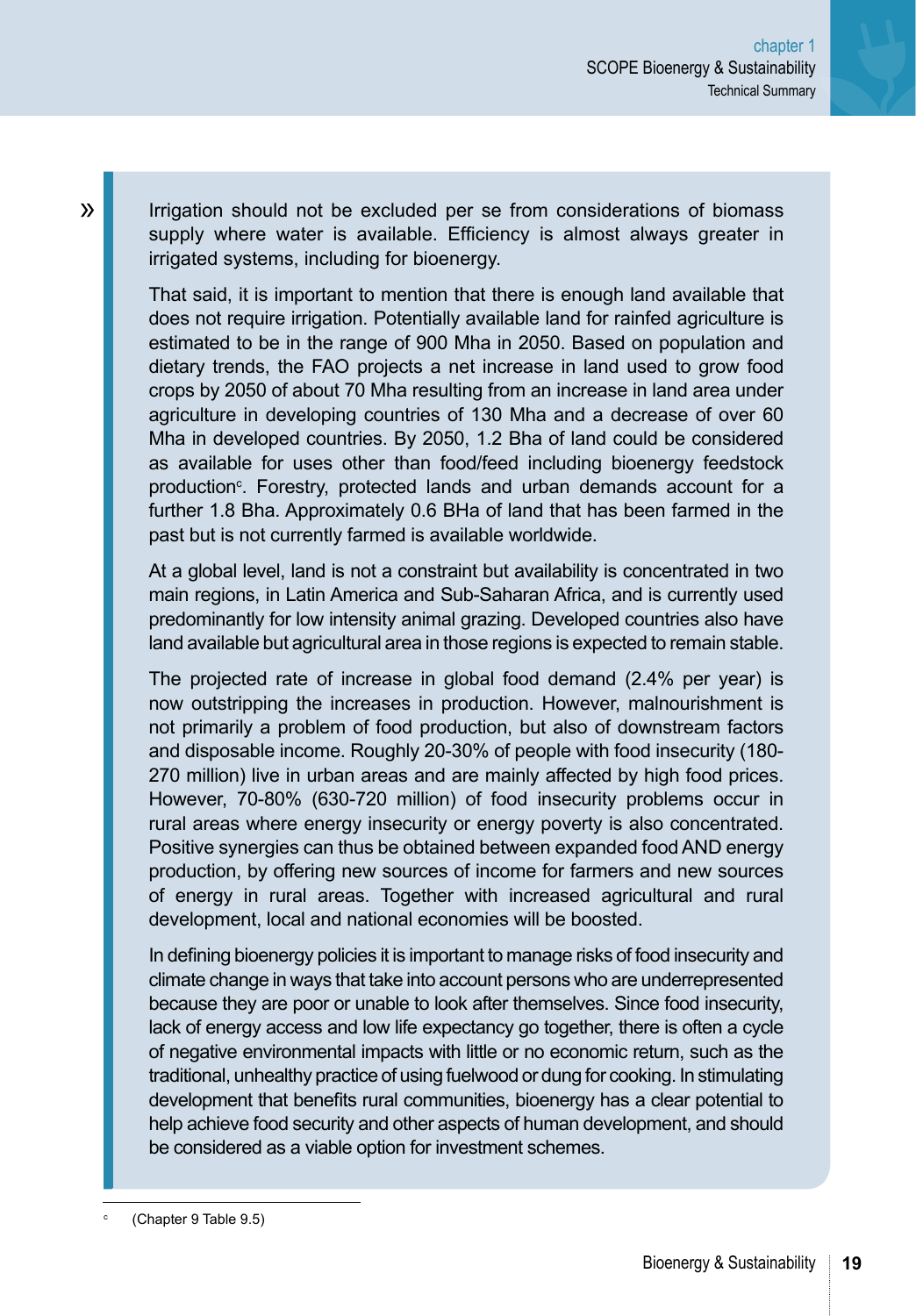#### 1.4.2 Sustainable and Reliable Biomass Supply

Considerable advances have been made in the improvement of crop yield<sup>71</sup>, in the understanding of the key criteria that need to be met for sustainable production, which crops best meet these criteria, the changes needed to further improve sustainability and the impact of climate changes on productivity<sup>72</sup>. The quantity of dedicated energy crops and their yields are important determinants of land needed<sup>73</sup>. The challenges of meeting biomass supply through yield improvement and expansion of feedstocks in sustainable ways can be met<sup> $74$ </sup>, but only with secure and prolonged support and sensible, easily adoptable policies that recognize the environmental as well as the economic goals. Policies are needed so that strategies for increasing feedstock production in sustainable ways can be implemented immediately<sup>75</sup> to meet the ambitious goals of SE4ALL, for instance. Crop breeding and the development of suitably adapted varieties of energy crops is a long-term process. Nearly all of the 100 billion liters of biofuels used today consist of ethanol and biodiesel produced using maize, sugarcane, rapeseed and soybean<sup>76</sup> that were expanded using intensification and thus requiring very little additional land, approximately 13.5 Mha<sup>77</sup>. These crops have been bred for many decades to achieve their current high yields<sup>78</sup>. Maize yields 72.8 GJ/ha and sugarcane yields 156.8 GJ/ha (3900 L/ha and 7200 L/ha ethanol respectively)<sup>79</sup>. There is consistent evidence of many potential bioenergy feedstock options $80$  including the use of residues, sugarcane bagasse, corn stover, other energy grasses or woody plants such as eucalyptus that can double the energy output through the use of advanced biofuel technologies, current high efficiency thermal cycles commonly in cogeneration schemes, direct combustion or power generation<sup>81</sup>. Measures for their immediate deployment and development are needed to release this potential in time to fight global climate change<sup>82</sup>.

Emerging perennial crops and woody feedstocks that may be grown on marginal land, i.e. land unsuited to arable crop production or semi-arid land could allow largescale replacement of fossil fuels<sup>83</sup>. Pasture intensification will be an important tool to contemplate land demand. However, this will require the implementation of policies that favor these new land uses and policies that support the realization of the potential of producing cellulosic fuels. Acceptance of biotechnology for bioengineered crops will be important since crop yields in marginal lands are low and could benefit from more rapid improvement made possible with the use of biotechnological tools<sup>84</sup>.

Cropping intensification $85$  and agro-forestry integration are additional ways to increase yields and decrease land demand $86$ . Harmonizing forestry and agriculture policies is

| -71 | (Chapter 10) |  |
|-----|--------------|--|
|-----|--------------|--|

- <sup>77</sup> [\(Chapter 2 section 2.2.2](#page--1-0))
- <sup>78</sup> [\(Chapter 2 section 2.2.1](#page--1-0))
- <sup>73</sup> IPCC 5th Assessment Report (http://www.ipcc.ch/report/ar5/)
- <sup>74</sup> [\(Chapter 2 section 2.3.2](#page--1-0))

<sup>72</sup> [\(Chapter 2 section 2.3.4](#page--1-0))

- $75$  [\(Chapter 10\)](#page--1-0)
- <sup>76</sup> [\(Chapter 2 Figure 2.1\)](#page--1-0)
- 
- 
- <sup>79</sup> [\(Chapter 2 Figure 2.1\)](#page--1-0)
- 80 [\(Chapter 10 Table 10.1\)](#page--1-0)
- 81 [\(Chapter 2 section 2.2.3](#page--1-0))
- $82$  [\(Chapter 10\)](#page--1-0)
- <sup>83</sup> [\(Chapter 9,](#page--1-0) [Chapter 10](#page--1-0))
- $84$  [\(Chapter 10\)](#page--1-0)
- 85 [\(Chapter 9\)](#page--1-0)
- 86 [\(Chapter 13\)](#page--1-0)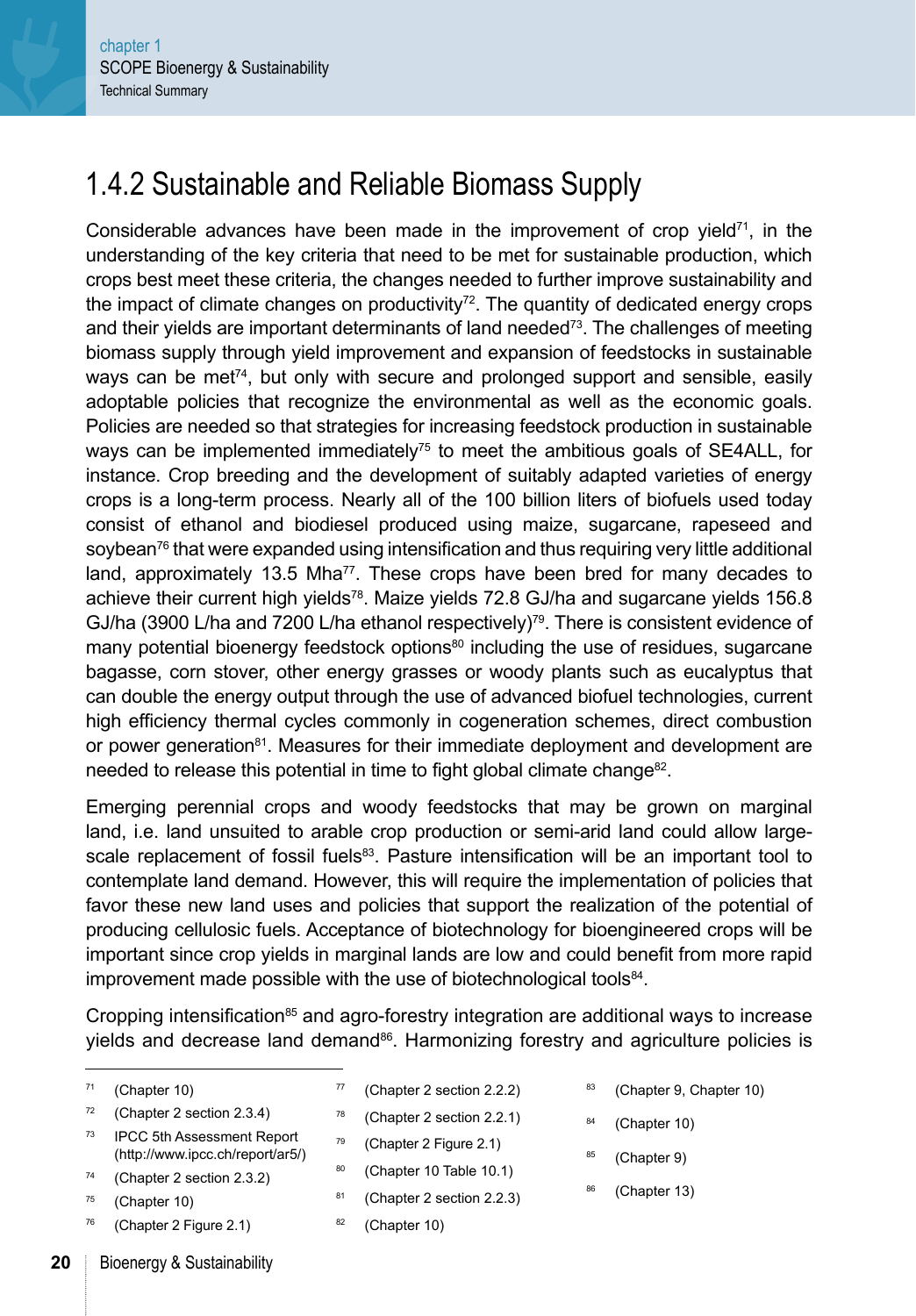<span id="page-13-0"></span>fundamental for the implementation of integrated approaches to sustainable production and supply of bioenergy. Regulations that ensure the sustainability of biofuel-specific agriculture and forestry practices have not yet been developed in many countries. The necessary legal and institutional frameworks are also lacking particularly those related to tenure, and the customary land rights<sup>87</sup>.

It is not clear how biomass supply will be affected by climate change<sup>88</sup>. Yield reductions of zero to -2.5% appear small in relation to historic rates of yield improvement per decade in maize and wheat. For rice and soybean no reductions are indicated. But extreme weather events may alter rainfed crop performance, pest and disease incidence. Field experiments with crops under CO $_{\tiny 2}$  2050 predicted levels increased the yield of rice, wheat and soybean by 15%, but did not affect maize yield, however effects may not be globally uniform<sup>89</sup>. It will be important to better understand the impacts and interactions of climate change on bioenergy crops for sustainable feedstock production in an uncertain future.

#### 1.4.3 Developing Sustainable Biorefinery Systems

Biomass has the unique capability among all energy sources of providing solid, liquid and gaseous forms of energy carriers that can be transformed into analogues provided by the fossil fuels industry<sup>90</sup>. IPCC<sup>91</sup> considers that land demand for bioenergy depends, among other things, on the share of bioenergy derived from wastes and residues. The design of new biorefinery systems can contribute to decreased land use by optimizing the use of biomass resources alongside water, land and other factors of production. Integrated biorefineries will minimize losses by using wastes and residues for bioenergy and non-energy products $92$ , while addressing long-term soil quality through recycling of nutrients $93$ . Recently, 250 projects related to the industrial development of advanced biofuels and renewable materials based on innovative technological paths have been described $94$ . This wide array of technological pathways in hundreds of chemical and energy industries is expanding and maturing. Almost half of the projects are in the US and Brazil, with initiatives also underway in Germany, The Netherlands, Canada and the UK. In Scandinavian countries a significant intensification of use of biomass for bioelectricity and heat is observed. As the bioeconomy is a promising but infant industry in most of the world, policies should stimulate its development. Technological change that reduces costs and stimulates full biomass utilization for food, feed, energy, materials and chemicals might improve its competitiveness in relation to the fossil fuels industry. The development of more efficient biomass conversion routes, especially routes that can convert lignocellulosic

- <sup>87</sup> [\(Chapter 13\)](#page--1-0)
- <sup>88</sup> [\(Chapter 2 section 2.3.4\)](#page--1-0)
- 89 [\(Chapter 4](#page--1-0))
- <sup>90</sup> [\(Chapter 2 section 2.2.3\)](#page--1-0)
- 91 IPCC 5th Assessment Report (http://www.ipcc.ch/report/ar5/)
- $92$  [\(Chapter 12\)](#page--1-0)
- 93 [\(Chapter 2 section 2.4.2,](#page--1-0) [Chapter 18\)](#page--1-0)
- 94 World Directory of Advanced Renewable Fuels and Chemicals. 2014. Elabora. http:// www.elaboraeditora.com.br/worlddirectory-of-advanced-renewablefuels-and-chemicals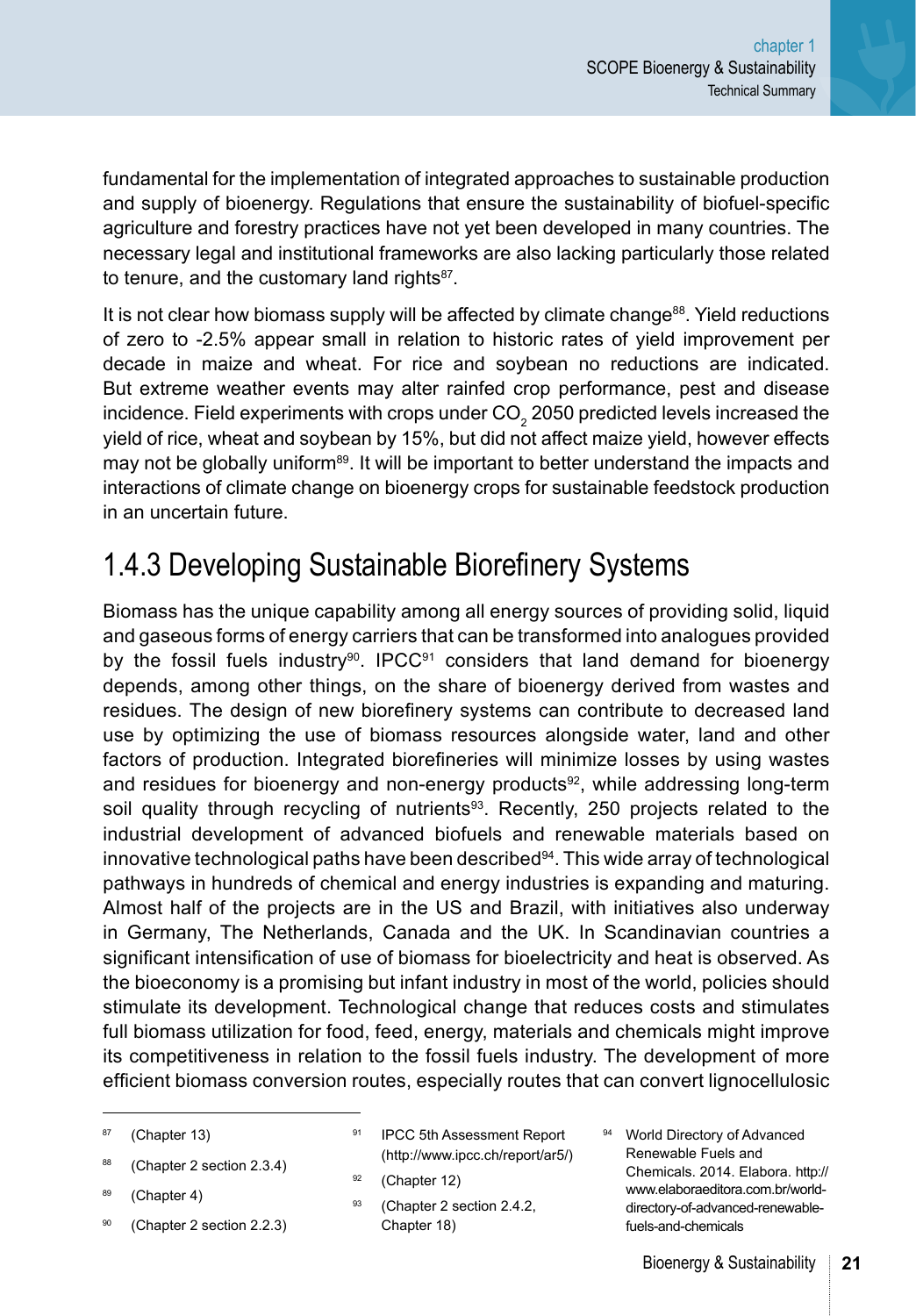biomass into biofuels and biochemicals<sup>95</sup>, will accelerate the transition towards a competitive biobased economy<sup>96</sup>.

Development and commercialization of lignocellulosic technologies have been moving at a slower pace than anticipated by governments or by the private sector for many reasons but, now, it seems to be accelerating. The industry had to develop biomass production, logistics for biomass collection, storage, and delivery to the conversion facility for biofuel manufacture with agreements of purchase for fuel distribution and use, and had to reach fuel product acceptance. Significant improvement is possible to bring the cost of these technologies down in both the enzymatic hydrolysis and thermochemical lignocellulosic ethanol pathways97. Initial industrial scale operations of several lignocellulosic ethanol processes as first-of-a-kind plants started in 2013-201498. The positive outlook of advanced biofuels is conditional on accelerated deployment of whole supply chains. This would help achieve: process stability, reliability, and availability that can lead to production costs falling to competitive levels<sup>99</sup>.

Bioenergy is part of a larger transition to a bioeconomy in which bioproducts will be competing ultimately by means of efficiency and price. Policies and energy prices are key drivers for current bioenergy and the emergent bioeconomy. Technological change and full biomass utilization might create a competitive industry. A coherent temporary policy package can stimulate an immature industry and regulation can deal with the indirect effects100.

Although the policy focus in support of bioenergy has an understandable focus on energy and climate, sustainable technology development requires attention to other environmental impacts as well. Significant advances have occurred in water recovery and recycling to reduce water requirements for conversion processes as well as effluent production that justify policy efforts to stimulate emerging sustainable bioenergy practices<sup>101</sup>. Feedstock production and conversion stages can, in some cases, be integrated to use resources more effectively and support good land and water management. Examples include the recirculation of sludge to willow plantations, vinasse application to sugarcane fields, the use of perennials to reduce erosion and nutrient runoff $102$ , and possibly, the use of biochar as a soil amendment $103$ . More work is needed to integrate all the elements of the value chain, including assessments of environmental performance and overall system sustainability (environmental, social, and economic)<sup>104</sup>.

Lignocellulosic biofuels may show higher GHG mitigation potential than current biofuels, but the exact potential of the new processes is still to be verified when in commercial scales.

99 [\(Chapter 12,](#page--1-0)

[Chapter 2 section 2.3.3](#page--1-0))

- $100$  [\(Chapter 20\)](#page--1-0)
	- $101$  [\(Chapter 12\)](#page--1-0)
- <sup>102</sup> [\(Chapter 2 section 2.4.2](#page--1-0))
- $103$  [\(Chapter 18\)](#page--1-0)
- <sup>104</sup> [\(Chapter 12\)](#page--1-0)

97 [\(Chapter 12,](#page--1-0) [Figure 12.21\)](#page--1-0) [\(Chapter 8,](#page--1-0) [Chapter 12](#page--1-0))

<sup>95</sup> [\(Chapter 7\)](#page--1-0) <sup>96</sup> [\(Chapter 20\)](#page--1-0)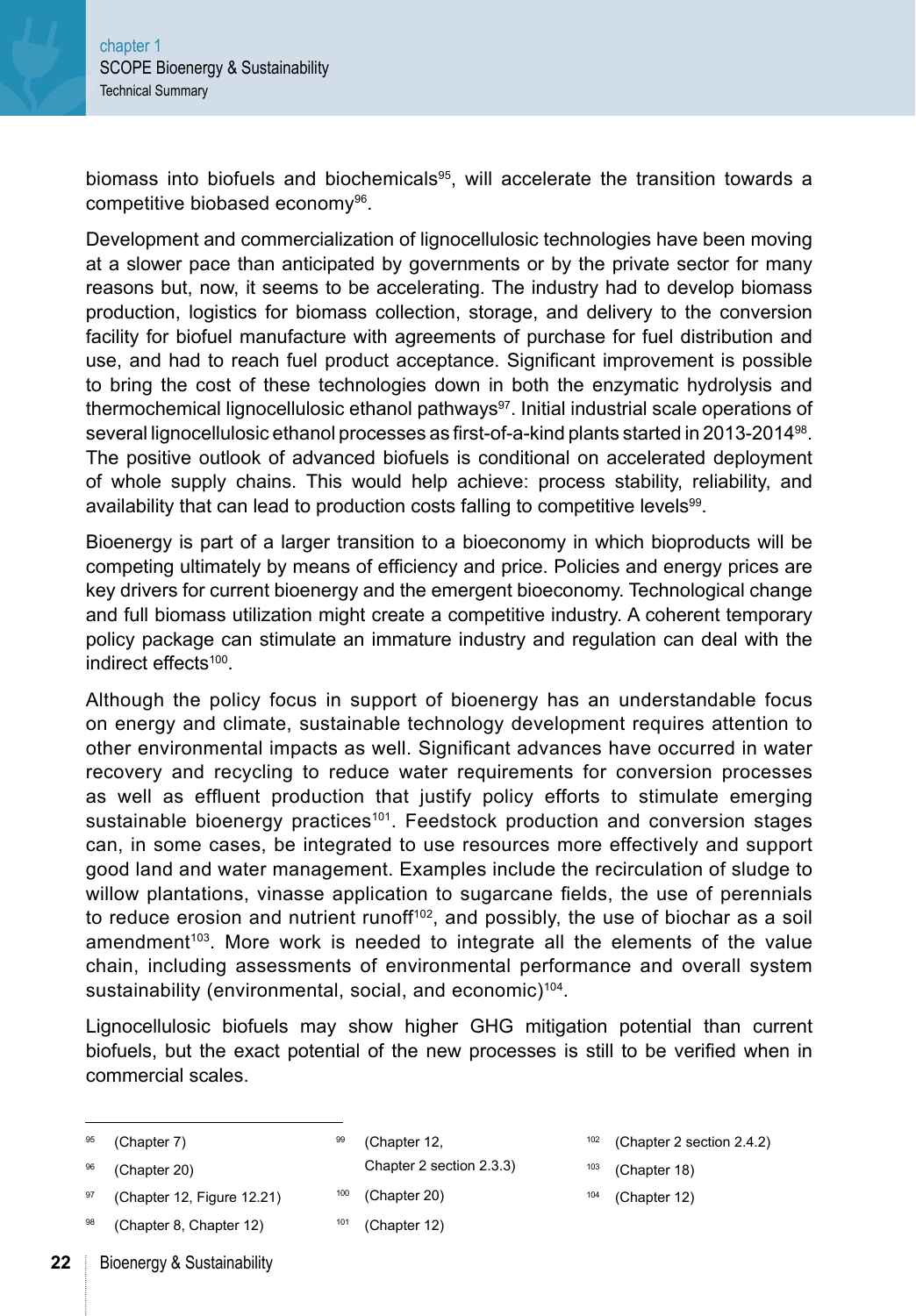#### <span id="page-15-0"></span>1.4.4 Bioenergy Governance

Adequate governance schemes need to be in place to ensure that bioenergy sustainability is achieved and that its benefits are distributed equally. There is enough suitable land available to accommodate both increased food demands and a considerable contribution to energy production but it is important to study and monitor bioenergy expansion to maximize benefits ensuring positive impacts and sustainable agricultural practices<sup>105</sup>. Sustainable implementation of bioenergy options requires strengthening institutions and governance at all scales, from local to global<sup>106</sup>. Governments worldwide can influence the deployment of sustainable bioenergy using appropriate assessment practices and policies<sup>107</sup>. Even in developed countries capacity is lacking with regard to implementation of certain elements of sustainability certification. Thus, the assumption cannot be automatically made that existing policies in those countries eliminate the need for verification, and that only underdeveloped countries lack the governance structures and warrant oversight<sup>108</sup>. Good governance, strong institutions, market based voluntary certification, and access to information about appropriate management strategies and tactics all support sustainable resource use and management that can benefit biodiversity and ecosystem services. Developing such management strategies around the world represents a long-term undertaking that is connected to improving agricultural and forest management<sup>109</sup>.

Governance is especially important regarding the issue of biodiversity and ecosystem services protection. The negative effects of bioenergy and biofuel production on biodiversity and ecosystem services can be avoided or reduced and positive effects enhanced by attention to three guiding principles: (1) identification and conservation of priority biodiversity areas; (2) identification of effects of biofuel feedstock production on biodiversity and ecosystem services that are context specific; and (3) implementation of location-specific management of biofuel feedstock production systems to maintain biodiversity and ecosystem services<sup>110</sup>. Governance policies are needed that are especially designed to avoid the implications of unsustainable exploitation of natural forests for biofuels, which frequently lead to "exporting" deforestation to other regions in the same country or to other countries as well as encouraging illegal logging and trade in wood and non-wood forest products<sup>111</sup>. Participatory governance that engages the general public and key stakeholders in an open and informed dialogue is required for a broad public support of bioenergy<sup>112</sup>. Negative indirect effects of bioenergy are better addressed by policy directly supporting sustainable land use, food security, education, health care, and ecosystems supportive of public health. Policy should focus on public governance failures, and recognize the limitations of private, third party sustainability certification to address community-level issues $113$ . The application and enforcement of Agroecological Zoning (AEZ) principles is of paramount importance to avoid the

| 105 | (Chapter 3, Chapter 4, Chapter | 108 | (Chapter 19)       | 111 | (Chapter 5)        |
|-----|--------------------------------|-----|--------------------|-----|--------------------|
|     | 5, Chapter 6)                  |     |                    |     |                    |
| 106 | (Chapter 13)                   |     | $109$ (Chapter 16) |     | $112$ (Chapter 20) |

([Chapter 5\)](#page--1-0)

- ([Chapter 5\)](#page--1-0) [\(Chapter 16\)](#page--1-0)
- $113$  ([Chapter 19](#page--1-0))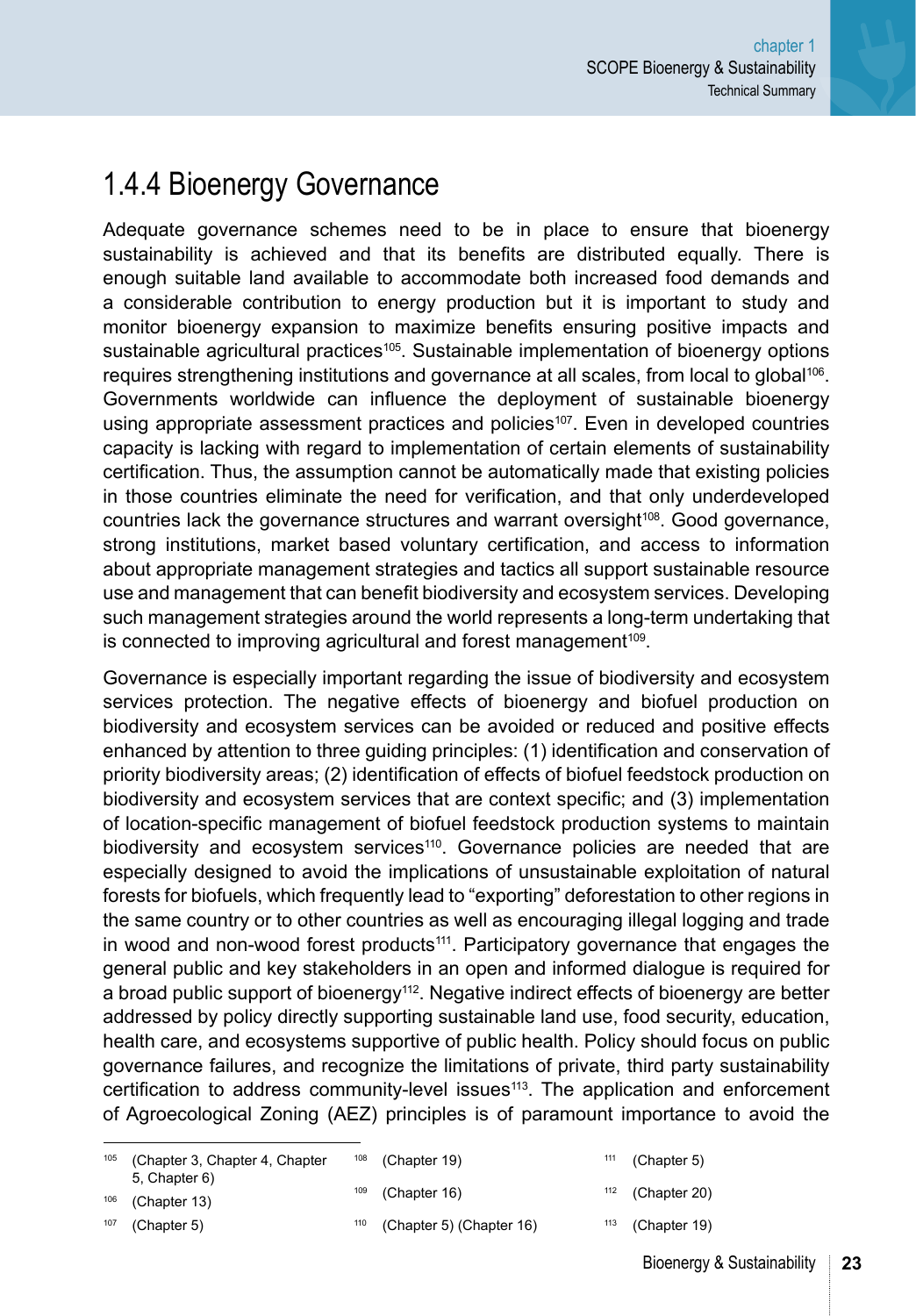<span id="page-16-0"></span>conversion of ecologically significant and sensitive areas. As a highly innovative industry, biofuels can be part of the solution to environmental development<sup>114</sup>.

#### 1.4.5 Bioenergy Certification and Social Aspects

If "sustainability" is to have real meaning, government policy (and third party certifiers) must evolve from being theoretical to a more applied consideration of the technical and economic requirements needed for measurement and the capacity necessary to transform aspirational standards to on-the-ground results. Case studies demonstrate that even in developed countries, where some programs and tools already exist, gaps remain115. Technical capacity problems are likely magnified for developing and underdeveloped countries. Bioenergy policy, therefore, must provide scientific, educational and technical support to producers to ensure fulfillment of certification requirements. International efforts should consider implementing support mechanisms for building knowledge networks that translate skill sets and lessons learned to those charged with implementing sustainability practices and outcomes locally<sup>116</sup>. Examples of efforts in this direction are those led by GBEP and RSB<sup>117</sup>.

In the context of equitable development, energy solutions that reduce health impacts and provide higher quality energy services at reasonable costs are preferred. Social aspects should be included in bioenergy policy and certification schemes especially considering education benefits and job generation<sup>118</sup>. Women and children disproportionally bear the ill effects of inefficient bioenergy use ranging from the hard labor of biomass collection to indoor air pollution issues<sup>119</sup>. Gathering fuelwood for traditional stoves to cook and heat homes occupies young women with provisioning for energy at the cost of formal education 120. Transitioning away from traditional biomass use to modern energy services can reduce the time needed to collect water and firewood, which means that many women and children have more time to study or for income generating activities<sup>121</sup>. Additionally, women play a significant role in agriculture and various forms of land rights in developing countries have frequently discriminated against women. Educating communities, and particularly women about their own land rights is crucial<sup>122</sup>.

#### 1.4.6 Financing the Bioenergy Effort

Studies indicate that it is possible to finance a reduction in GHG emissions of 50-90% of what is needed by 2030 to avoid the 2°C global warming  $^{123}$  at lower cost than is currently used to subsidize fossil energy. A significant challenge to transition to a low carbon economy is that the petroleum industry invests based on internal rates of return of about

- <sup>114</sup> [\(Chapter 16\)](#page--1-0)
- <sup>115</sup> [\(Chapter 14\)](#page--1-0)
- <sup>116</sup> [\(Chapter 19\)](#page--1-0)
- <sup>117</sup> [\(Chapter 19\)](#page--1-0)
- **24** Bioenergy & Sustainability

<sup>118</sup> [\(Chapter 2 section 2.4.4](#page--1-0))

- <sup>119</sup> [\(Chapter 3\)](#page--1-0)
- <sup>120</sup> [\(Chapter 3,](#page--1-0) [Chapter 15](#page--1-0), [Chapter 6](#page--1-0))
- $121$  [\(Chapter 6\)](#page--1-0)
- $122$  [\(Chapter 15\)](#page--1-0)
- <sup>123</sup> [\(Chapter 2 section 2.3.7](#page--1-0))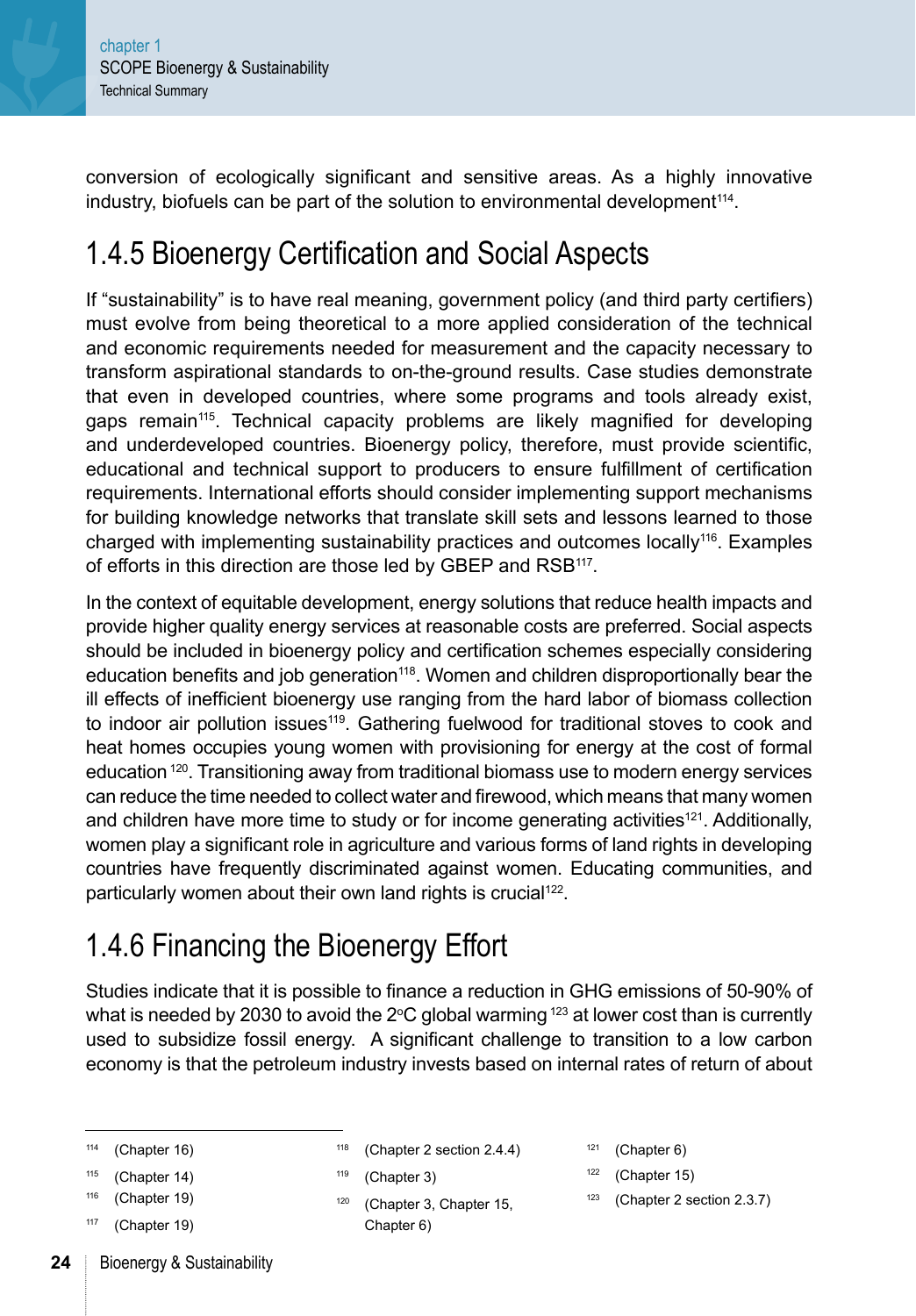<span id="page-17-0"></span>15% per annum, a number that is difficult to obtain with most types of unsubsidized bioenergy<sup>124</sup>. To correct for market failures, extensive research, development and demonstration (RD&D) programs relating to renewable energy are present in rich countries. According to the International Energy Agency they spent at least USD 4.1 billion on RD&D related to renewable energy in 2011<sup>125</sup>. Even though these policy instruments may boost returns for bioenergy to an acceptable level in the short-term, uncertainty about the duration of policy support for bioenergy may preclude long-term capital investment. In particular, capital investments may be based on approximately 30 year lifetimes. Thus, there is a need for long-term stability of regulatory mechanisms<sup>126</sup>.

#### 1.4.7 Bioenergy Trade Expansion

As international trade expands, bioenergy issues will play an increasingly larger role in the geopolitical dialogue, including the complexities across multiple energy segments and the interconnectivity with other geopolitical issues including food, water, trade, human rights, and conflict<sup>127</sup>. All commercial biofuels have been increasingly traded internationally as have solid biomass pellets and other densified materials, which enable transport at longer distances to supply a variety of markets, such as power generation and cogeneration for district heating and power<sup>128</sup>. Many biofuels and feedstocks were exported and received sustainability certification according to criteria and principles defined by several sustainability schemes accepted by the EU Renewable Energy Directive<sup>129</sup>. International harmonization efforts must account for unique regional and local socio-environmental conditions; certification should not lead to north-south trade barriers $130$ .

## 1.5 Conclusions

SCOPE Bioenergy & Sustainability provides a guide to bioenergy possibilities, paths for sustainable expansion and recommendations for realizing its techno-economic potential. It shows there is probably no one-size-fits-all solution for bioenergy development with different paths available for adoption depending on resources endowment, technology suitability and appropriate policy frameworks. It also highlights the gaps in knowledge and proposes the science and technology needed for bioenergy to realize its maximum benefits. Enough land is available, that need not pose a threat to food security, biodiversity and ecosystem services, and the improvements this industry has been attaining (improving soils, integrated chains, use of co-products, improved conversion technologies) add up to reach climate mitigation much more effectively while improving economic performance to benefit broader societal needs.

- ([Chapter 2 section 2.3.8](#page--1-0))
- <sup>129</sup> ([Chapter 12](#page--1-0))
- <sup>1</sup><sup>30</sup> ([Chapter 19](#page--1-0))

 $124$  ([Chapter 3\)](#page--1-0)

 $125$  ([Chapter 20](#page--1-0))

<sup>126</sup> ([Chapter 3, Chapter 6 Figure 6.2\)](#page--1-0)

 $127$  ([Chapter 3\)](#page--1-0)